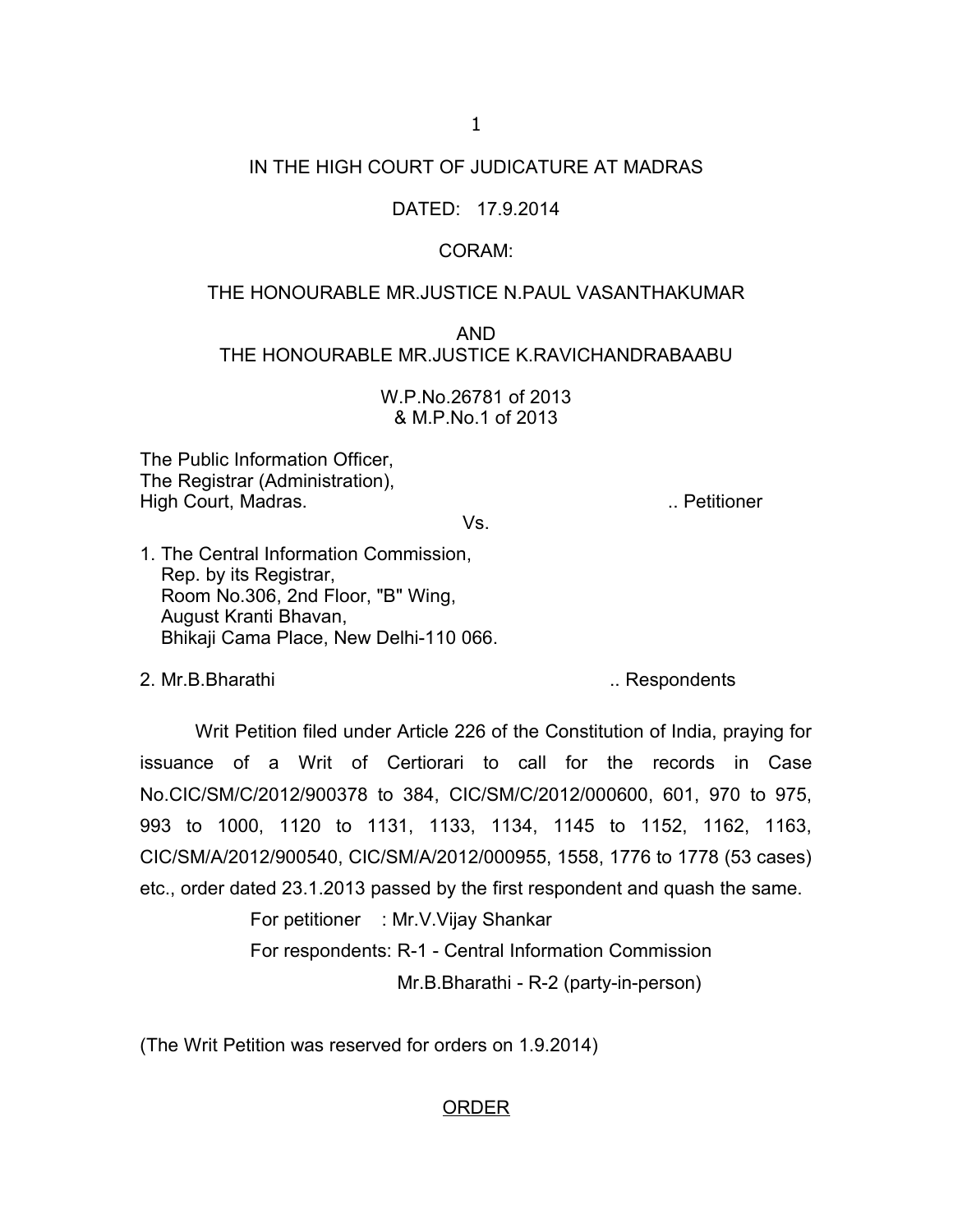#### K.RAVICHANDRABAABU,J

The Public Information Officer (Registrar (Administration) ), High Court, Madras is the writ petitioner. This Writ Petition is filed challenging the order passed by the Central Information Commission, New Delhi (first respondent herein), dated 23.1.2013, whereby the first respondent has directed the petitioner to furnish the information as sought for by the second respondent herein, insofar as six appeals are concerned. In respect of other 47 complaints are concerned, the first respondent-Commission directed the petitioner to send statement of particulars regarding those complaints.

2. The case of the petitioner is as follows:

The second respondent, a native of Puducherry, has made several applications/queries under the provisions of the Right to Information Act, 2005 (hereinafter referred to as 'the RTI Act') to the Madras High Court, seeking information on various aspects. Out of several such applications/queries made by the second respondent, the first respondent has directed the petitioner to furnish the information as sought for by the second respondent in respect of the following six applications/queries:

(i) Details of action taken on his complaint, dated 1.6.2011 against the Chief Metropolitan Magistrate, Egmore, Chennai and the details of enquiry conducted thereon;

(ii) Details of recruitment rules for the post of Registrar General of High Court, details of constitution of Selection Committee, recommendation made by individual Judges and other information regarding the selection of various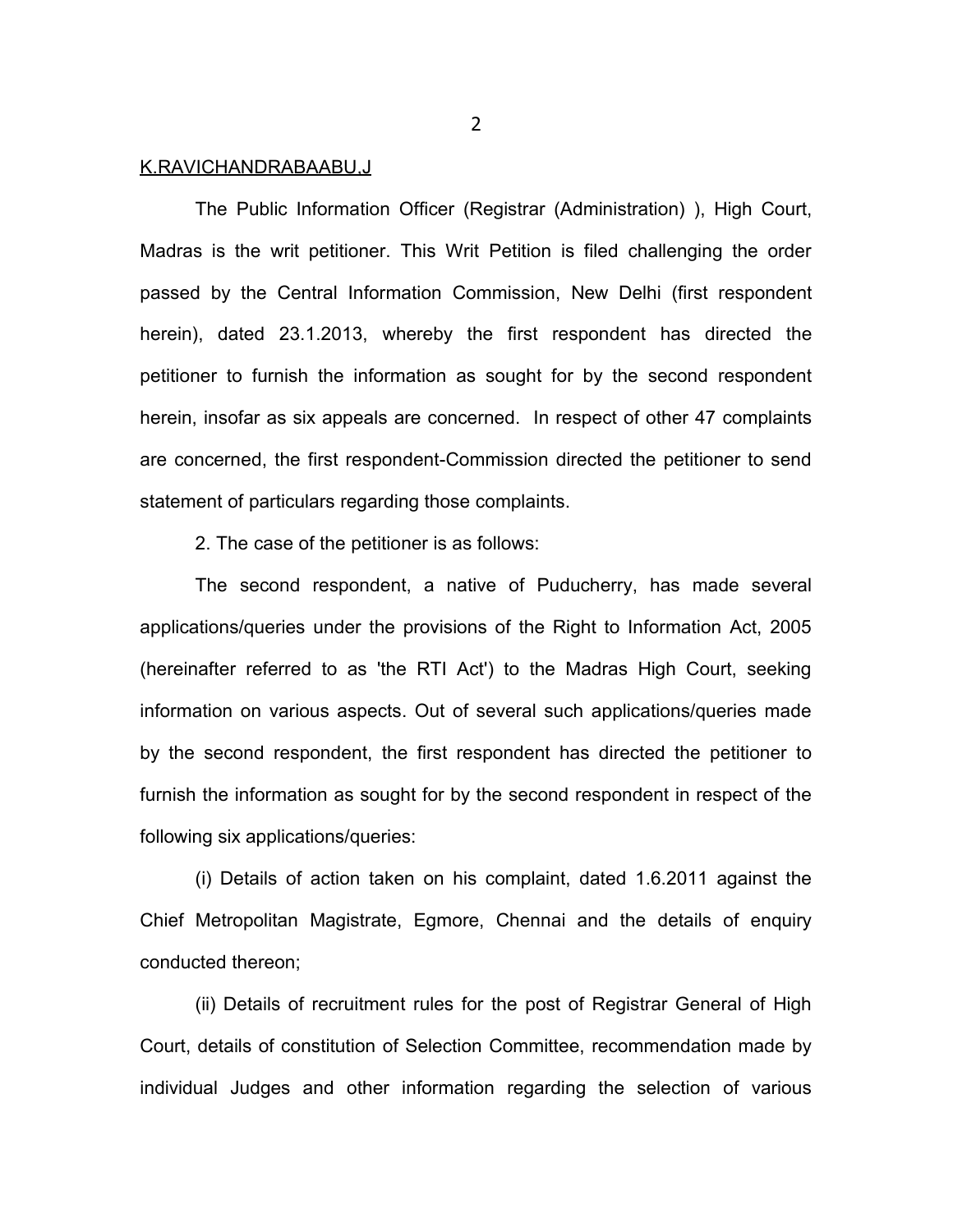individuals as Registrar Generals;

(iii) Details of action taken on earlier application, dated 31.10.2011 regarding the appointment and selection of Registrar General;

(iv) Copies of several petitions/appeals filed by the second respondent and also the file notings made therein;

(v) Copy of earlier complaint, dated 10.12.2011 filed by the second respondent against the Chief Metropolitan Magistrate, Egmore, Chennai and the action taken thereon;

(vi) Information as to what action taken regarding the complaint filed by the second respondent, dated 20.9.2011 against inclusion of one Ms.Geetha Ramaseshan as Advocate in Crl.O.P.No.18804 of 2010 and the file notings thereon.

3. Out of those six queries made by the second respondent, queries (i) and (v) relate to the complaint made by the second respondent against the Chief Metropolitan Magistrate, Egmore, Chennai. Queries (ii) and (iii) relate to the selection and appointment of Registrar General of High Court.

4. Insofar as query (i) is concerned, it is the case of the petitioner that on receipt of the application, dated 5.12.2011 from the second respondent, the petitioner, through communication, dated 20.1.2012, asked the second respondent to come for inspection of necessary files. It is the further case of the petitioner that though the inspection was fixed on 30.1.2012, the second respondent sought time and accordingly, on 1.2.2012, the second respondent was permitted to peruse the files regarding the action taken. However, in the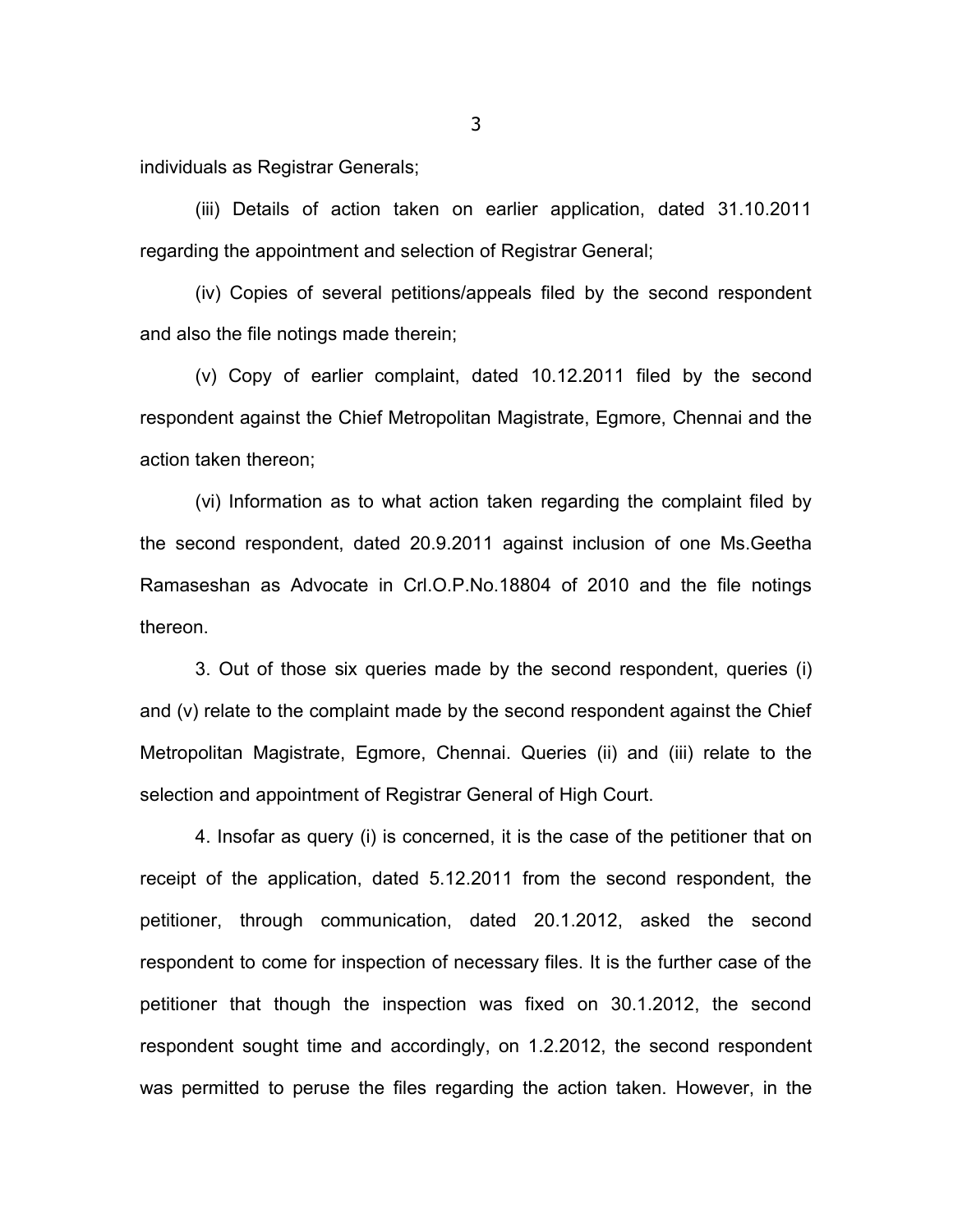meantime, the second respondent filed an appeal to the Registrar General of High Court complaining non-furnishing of information and the said appeal was dismissed by the Registrar General on 6.11.2012 by relying on the decision of the Supreme Court in S.L.P.No.27734 of 2012.

5. Insofar as query (v) is concerned, it is the case of the petitioner that the second respondent was already informed through communication, dated 28.3.2012 that his complaint, dated 10.12.2011 has been closed. However, the second respondent filed appeal to the Registrar General of this Court, wherein, an order came to be passed on 12.6.2012, holding that nothing further was to be done in this matter, as the second respondent was already informed on 28.3.2012 itself about the closing of his complaint, dated 10.12.2011.

6. Insofar as query (ii) is concerned, it is the case of the petitioner that the request of the second respondent was rejected by the petitioner on 25.11.2011 on the ground that earlier petition on similar lines, was rejected under Section 8(1)(j) of the RTI Act. However, the second respondent filed an appeal before the Registrar General and thereafter, filed further appeal before the first respondent herein, who in turn, by order dated 28.9.2012, directed furnishing of the required information. Thereafter, on 8.11.2012, the petitioner furnished query-wise information to the second respondent, stating that there are no recruitment rules for the post of Registrar General and that there is no Selection Committee for that purpose. Thus, it is the case of the petitioner that insofar as the query regarding the Registrar General is concerned, the required information has been supplied by the petitioner to the second respondent.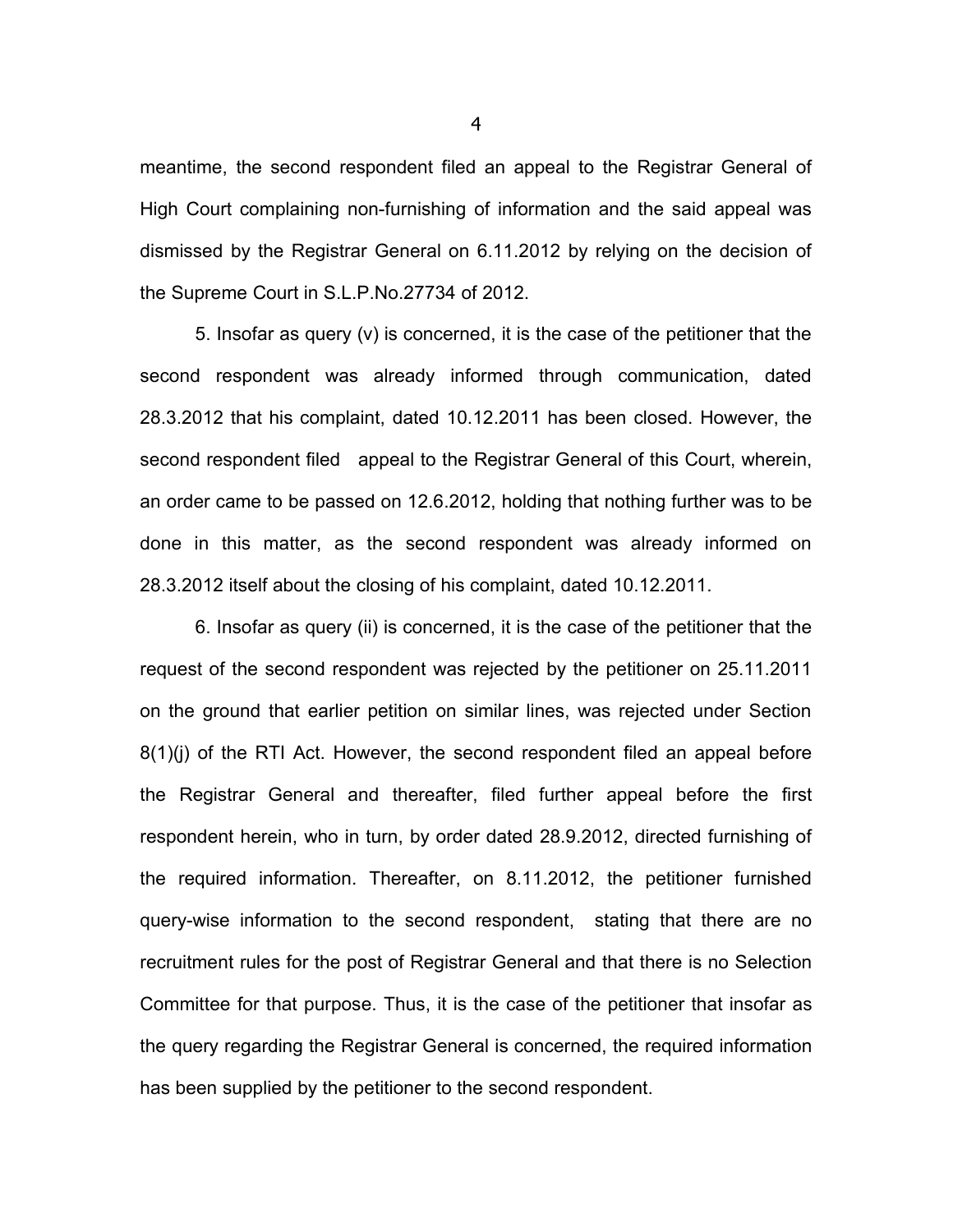7. Insofar as query (iii) is concerned, it is the case of the petitioner that all the required information as pointed out in respect of query (ii), had been furnished to the second respondent on 8.11.2012.

8. Insofar as query (iv) is concerned, it is the case of the petitioner that the complaint petitions/queries made by the second respondent must be available with him, since they are the complaint petitions/queries made by himself and wherever those documents are available, the information was furnished to the second respondent, through proceedings dated 23.4.2012.

9. Insofar as query (vi) is concerned, it is the case of the petitioner that his request has been put up along with the case bundles in Crl.O.P.No.18804 of 2012, since the matter is sub-judice and pending before the High Court.

10. Not being satisfied with the intimation/information furnished by the petitioner in respect of the abovesaid six cases, the second respondent approached the first respondent-Commission by way of Second Appeals. Those six Second Appeals were taken along with 47 complaints filed by the second respondent himself for disposal by the first respondent.

11. After hearing both sides, the first respondent-Commission passed an order on 23.1.2013 and directed the petitioner herein to prepare a tabular statement listing all the complaints and representations received from the second respondent insofar as those 47 complaints received by the first respondent are concerned and further directed the petitioner to indicate with the particulars about the current status of the action taken in those complaints and send the statement to the first respondent-Commission within 20 working days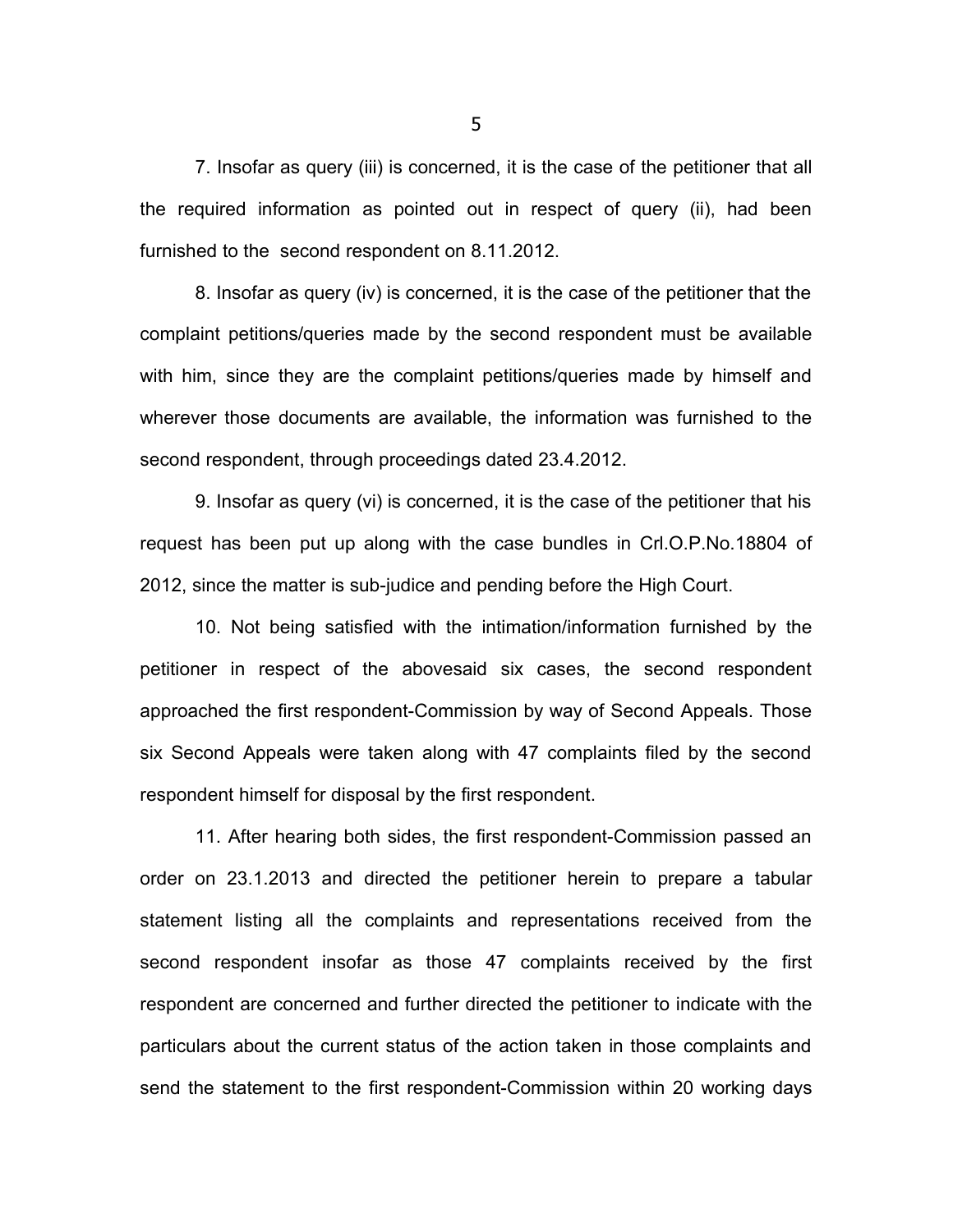from the receipt of the order. Insofar as six Second Appeals are concerned, the first respondent-Commission directed the petitioner to provide the desired information sought for by the second respondent by way of attested photocopies of the relevant documents including the file notings wherever available and any correspondence made. The first respondent-Commission further ordered that in case concerning the appointment of the Registrar General, the petitioner must provide the photocopy of the file notings, if any, from the file in which the proposal for appointment of the Registrar General had been processed and finalised. Likewise, the first respondent-Commission ordered to provide the photocopy of the relevant file notings, if any, from the file in which the second respondent's complaint against the appointment of the Registrar General was dealt with. In respect of the appointment of Public Prosecutors since 2006, the first respondent directed the petitioner to provide the photocopies of the letters containing the concurrence or otherwise of the High Court about specific individuals proposed by the State Government. After making such an order, the first respondent has also expressed a word of caution on the action of the second respondent. It is specifically observed by the first respondent that the disclosure of information must be commensurate and in conformity with the smooth functioning of the public authorities and this particular case shows how a single individual can overload a public authority and divert its resources rather disproportionately while seeking information. Sending numerous complaints and representations and then following those with the RTI applications, cannot be the way to redress such grievances, is the other observation made by the first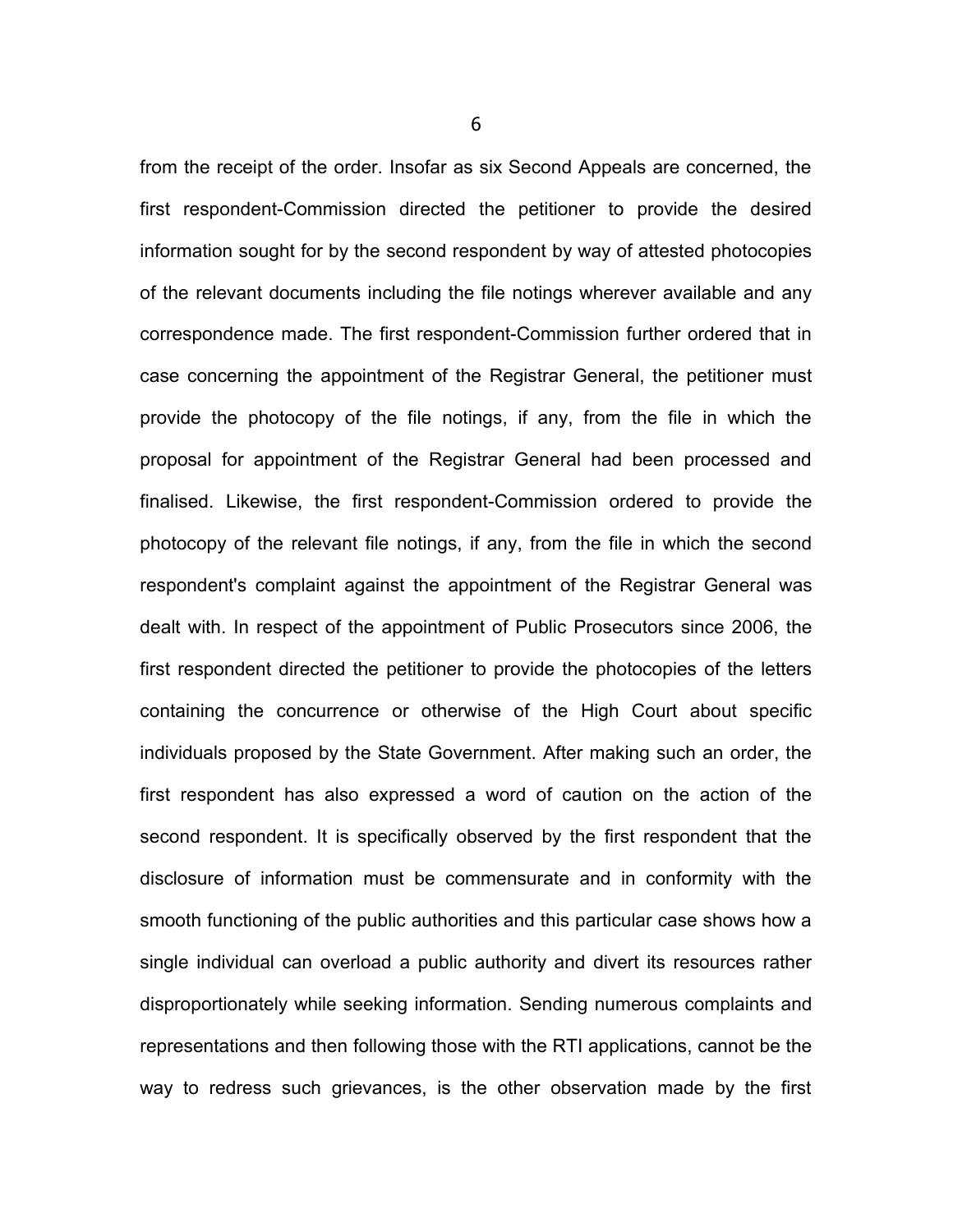respondent. Accordingly, the first respondent-Commission disposed of six Second Appeals and postponed the proceedings in respect of other 47 complaints for receiving the statement from the petitioner.

12. This Writ Petition is filed by the petitioner challenging the order of the first respondent-Commission on the following grounds:

(a) Insofar as the query relating to the appointment of the Registrar General of the High Court is concerned, the petitioner has already informed the second respondent that there were no special recruitment rules for the post of Registrar General and there was no Selection Committee for making such recruitment. Likewise, in respect of the query concerning the action taken on the complaint against the Chief Metropolitan Magistrate, Egmore, Chennai, the second respondent was informed that no action was taken and the matter was closed.

(b) The information wherever available and permissible, had been provided to the second respondent. However, the very attitude of the second respondent in sending 53 applications to the High Court seeking information on various issues, shows that his aim is to derail the administration by misusing the RTI Act provisions and bring it to embarrassment and ridicule.

(c) The State Information Commission, by order dated 2.6.2012 in Order No.20854/A/2012, had also passed strictures in another proceedings against the offensive intimidatory act of the second respondent herein. The selection to the post of Registrar General which is a sensitive post in the administrative set up of the High Court, is not a matter to be discussed in public domain, especially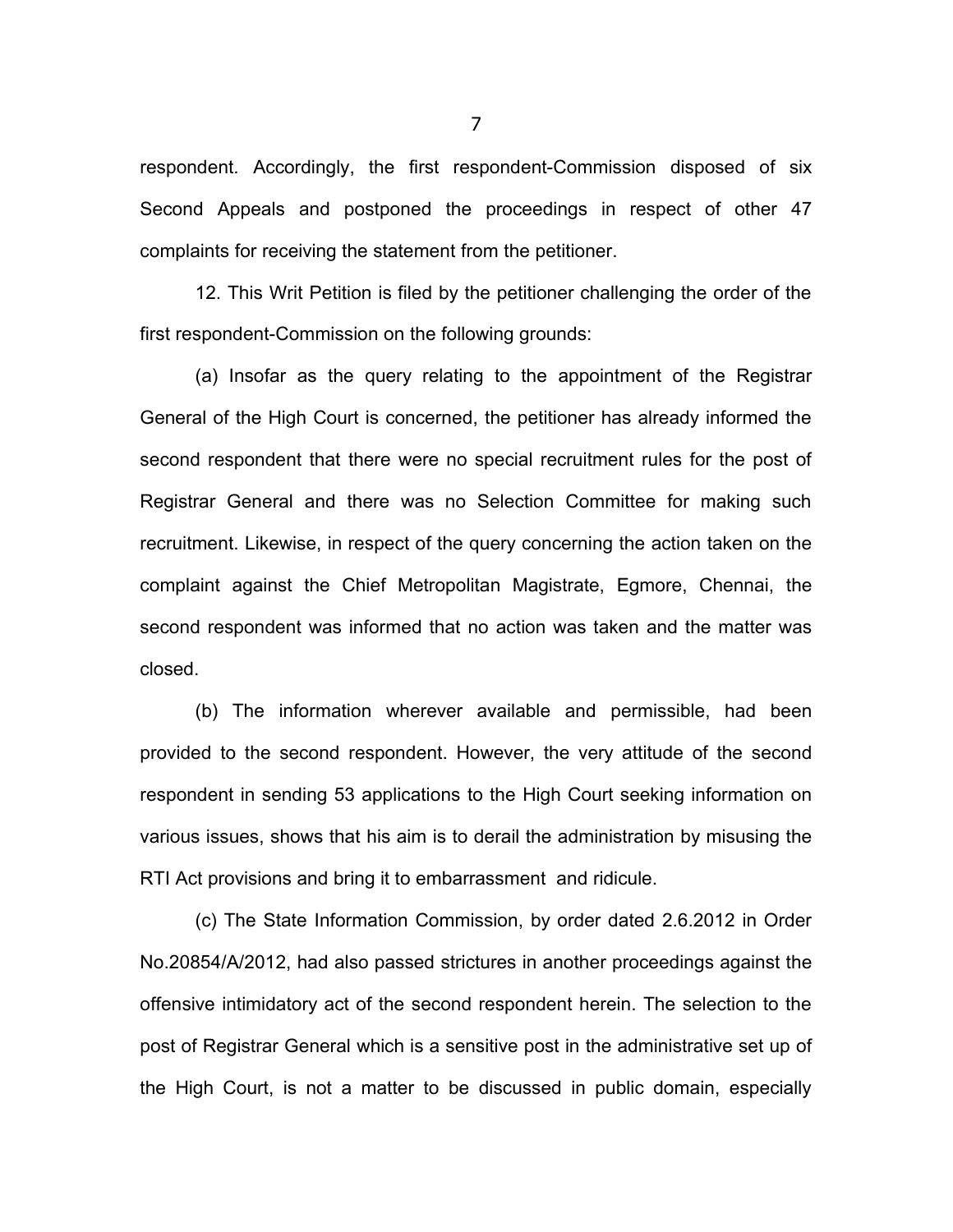through the information sought for under the RTI Act. The post is essentially one of trust reposed by the Honourable Chief Justice of High Court on a particular individual and such selection by the Honourable Chief Justice of High Court is vested under Article 229 of the Constitution of India and the same cannot be made the subject of public discussion. Any further disclosure of information on that issue is thoroughly unnecessary and unwarranted with no element of public interest. Non-furnishing of such information is protected by Section 8(1)(j) of the RTI Act.

(d) The second respondent in one of the queries has sought for copies of his own petitions and appeals. It is not known as to how the second respondentcomplainant can seek for those particulars which are admittedly sent by him and presumably available with him.

13. The second respondent has filed counter affidavit. The crux of the averments made therein is as follows:

(a) Insofar as case (i) is concerned, he perused the file on 3.2.2012, but certified copies/copies of file notings or orders were not given as requested by him.

(b) Insofar as case (ii) is concerned, the information sought for by the second respondent on the selection of Registrar General is very important and the petitioner gave the misleading and partial information on 8.11.2012, that too after the issue of orders of the first respondent and till date, he has not received the full information on the selection of the Registrar General of this High Court.

(c) Insofar as case (iii) is concerned, the information sought for is in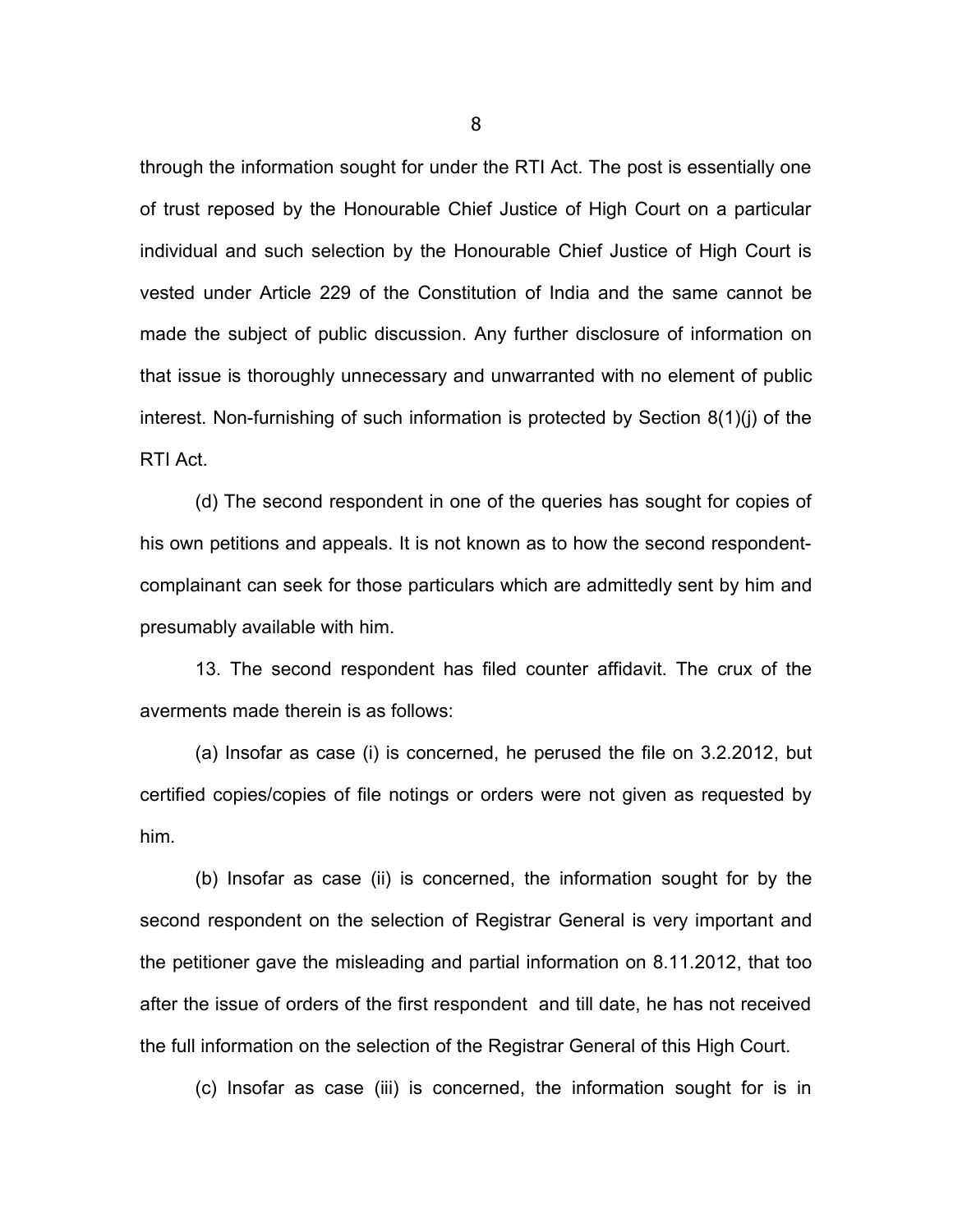respect of the stepwise action taken on his complaint to the Honourable Chief Justice on 31.10.2011 for a free and fair enquiry into the appointment of the present Registrar General. The information was denied on 4.4.2012, i.e. after 30 days and no hearing was extended to the second respondent.

(d) Insofar as case (iv) is concerned, the second respondent sought for the certified copies of his applications/complaints, because, he wanted to know the comments/orders passed by the competent authority to whom he submitted his application.

(e) Insofar as case (v) is concerned, he sought information on the stepwise action taken on his complaint against the Chief Metropolitan Magistrate, Egmore, Chennai and the information was denied by stating that his petition has been ordered to be closed.

(f) Insofar as case (vi) is concerned, the Assistant Public Information Officer disposed of the application submitted on 5.12.2011 by the second respondent, who is not competent to dispose of the same.

(g) The Public Information Officer/Registrar General of this Court did not act in accordance with the provisions of the RTI Act. The Public Information Officer of this Court cannot be exempted from the rules or provisions of the RTI Act. The second respondent's RTI applications are submitted for obtaining information on public interest such as appointment of the Registrar General, approval of the High Court to the Public Prosecutor, seniority list of the District Judges and information of stepwise action taken on his complaint to the Registrar General and the Registrar (Vigilance) and all his requests for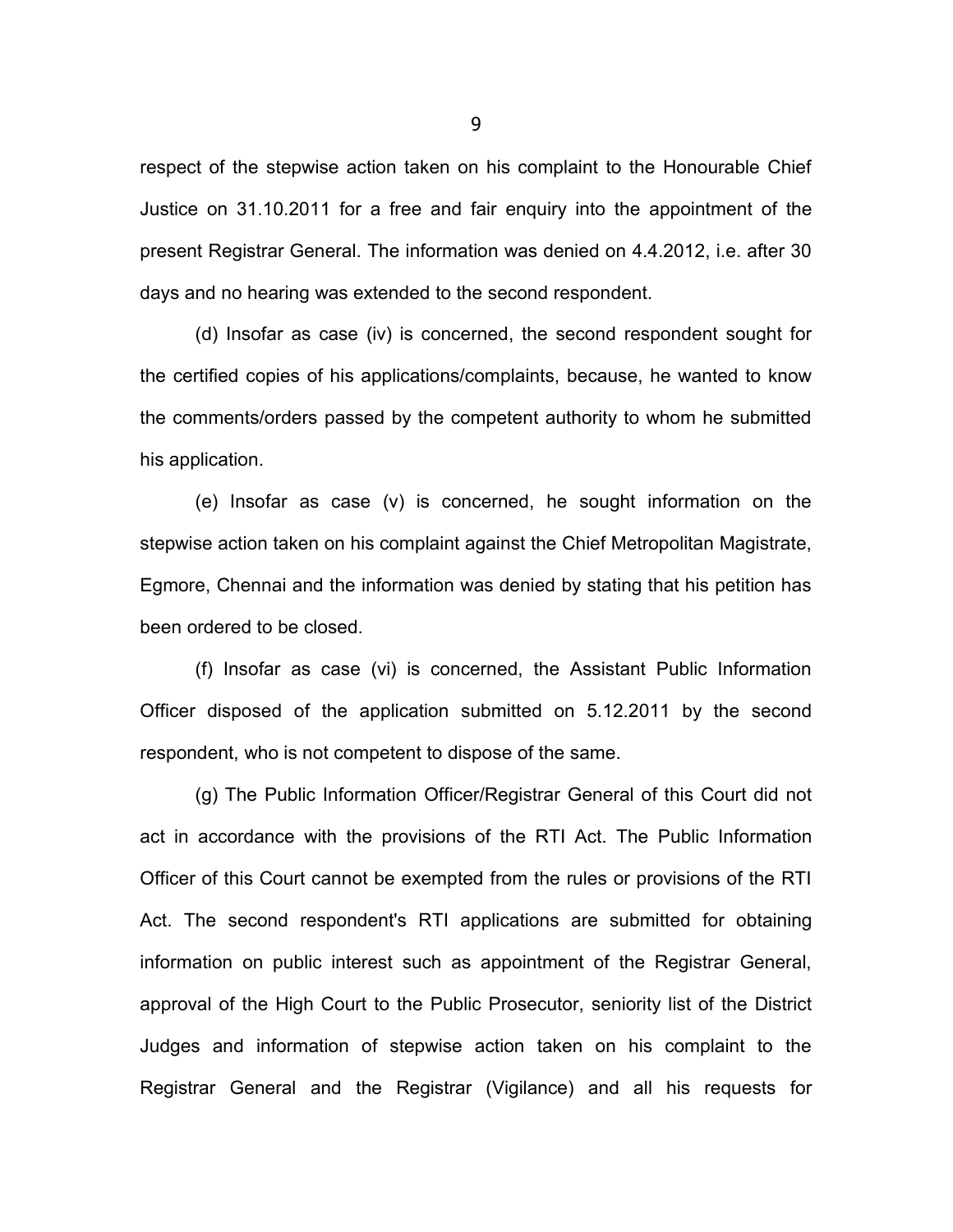information are genuine. The rejection of the information under Section 8(1)(j) of the RTI Act cannot be done without giving reason.

(h) The directions issued by the first respondent to disclose the procedure and file notes of the selection of the Registrar General is reasonable. The President of India or the Chief Justice or any public authority cannot do selection of the candidate as they please, whether it is a sensitive post or not. All the posts starting from Group D to All India Service are filled by proper selection procedure/recruitment rules. If the file notes of the selection of Registrar General are not released, then it leads to unwarranted suspicion on the selection of the Registrar General.

(i) The second respondent is seeking copies of his complaint or application to find out the action taken or order passed by the competent authority to whom the complaint/letter was addressed. The copies of the complaints were sought because the second respondent did not have any copy. There is a collusion between the Police officials, Public Prosecutor, State Information Commission and Public Information Officer of this Court in stalling the flowing of due information to him and thereby, deny him justice.

14. Mr.V.Vijay Shankar, learned counsel appearing for the petitioner submitted that what are all the information that could be furnished to the second respondent, had been furnished, as stated in the affidavit filed in support of the Writ Petition, except the minutes of the Judges and file notings, which cannot be furnished to the second respondent. He further submitted that on 21.8.2014, the second respondent was informed once again about the action taken on his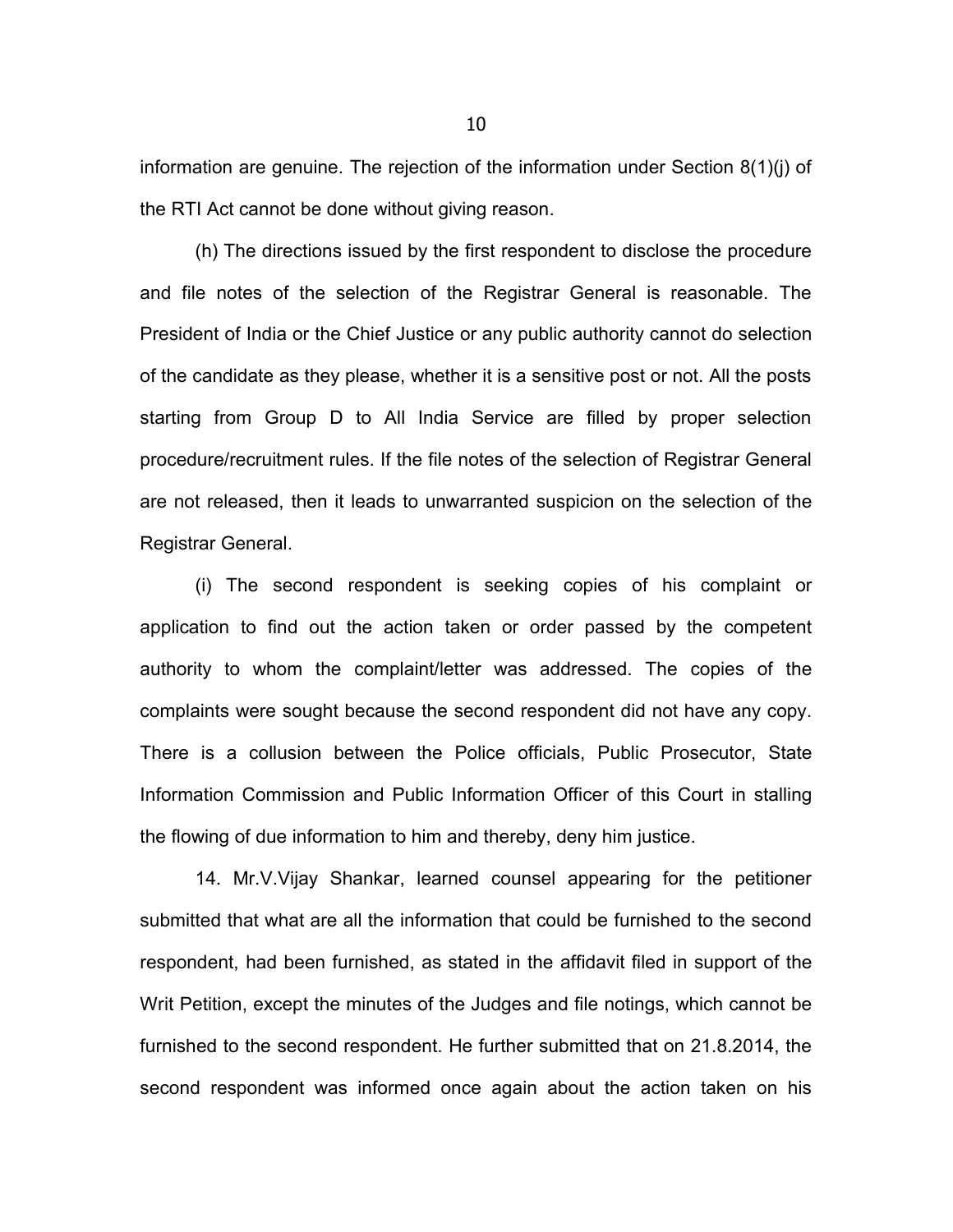complaint against the Chief Metropolitan Magistrate, Egmore, Chennai. In all other respects, the learned counsel reiterated the contentions raised in the affidavit filed in support of the Writ Petition and in support of such submissions, he relied on the decision of the Supreme Court reported in 2012 (8) MLJ 122 (SC) (G.R.Deshpande Vs. Cen. Information Commr.) and the decisions of this Court reported in 2013 (5) MLJ 134 (Registrar General of High Court of Madras Vs. K.Elango), 2013 (5) MLJ 385 (Registrar General, High Court of Madras Vs. A.Kanagaraj), 2013 (5) MLJ 513 (Registrar General, High Court of Madras Vs. R.M.Subramanian) and 2013 (5) MLJ 694 (Registrar General, High Court of Madras Vs.K.U.Rajasekar).

15. Per contra, the second respondent who is appearing as party-inperson, reiterated the contentions raised in the counter affidavit and submitted that the information sought for by the second respondent cannot be with-held by the petitioner and the first respondent-Commission rightly passed an order directing the petitioner to furnish those particulars to him.

16. We have considered the submissions made by the learned counsel for the petitioner and the second respondent as party-in-person and perused the materials available on record.

17. The present Writ Petition revolves around the object and scope of the RTI Act, 2005 as well as the right of the second respondent to seek certain informations from the High Court and the entitlement of the petitioner to with-hold certain informations, out of all the informations sought for by the second respondent, on the ground that they are not permissible to be disclosed, which are discussed in detail below.

18. Before we go into the merits of the case, let us consider the relevant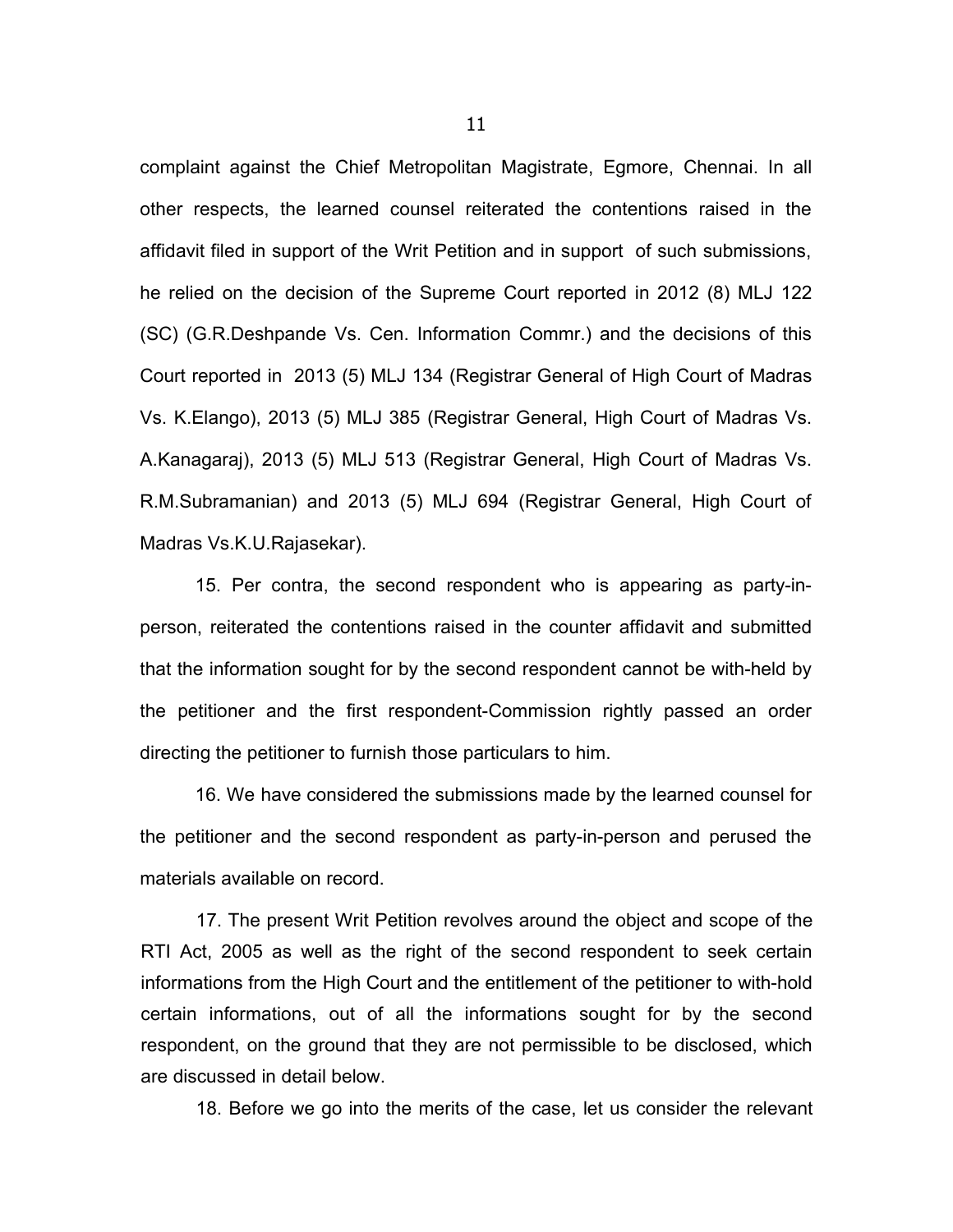provisions of the RTI Act for the purpose of deciding this case, which read as follows:

The RTI Act defines "information" under Section 2(f) as follows:

"information" means any material in any form, including records, documents, memos, e-mails, opinions, advices, press releases, circulars, orders, logbooks, contracts, reports, papers, samples, models, data material held in any electronic form and information relating to any private body which can be accessed by a public authority under any other law for the time being in force." Likewise, it defines "right to information"under Section 2(j) as follows:

> "right to information" means the right to information accessible under this Act which is held by or under the control of any public authority and includes the right to--

(i) inspection of work, documents, records;

(ii) taking notes, extracts or certified copies of documents or records;

(iii) taking certified samples of material;

(iv) obtaining information in the form of diskettes, floppies, tapes, video cassettes or in any other electronic mode or through printouts where such information is stored in a computer or in any other device."

Section 3 of the RTI Act contemplates that all citizens shall have the right to information, subject to the provisions of the Act. The RTI Act was enacted to provide for setting out the practical regime of right to information to citizens to secure access to information under the control of public authorities, in order to promote transparency and accountability in the working of every public authority.

19. The scope and ambit of the RTI Act came up for consideration before the Honourable Supreme Court on several occasions and in the following decisions, the Supreme Court, after considering the same, has observed as follows:

(a) In the decision reported in 2010 (2) SCC 1 (Khanapuram Gandaiah Vs. Administrative Officer), the Honourable Supreme Court has observed that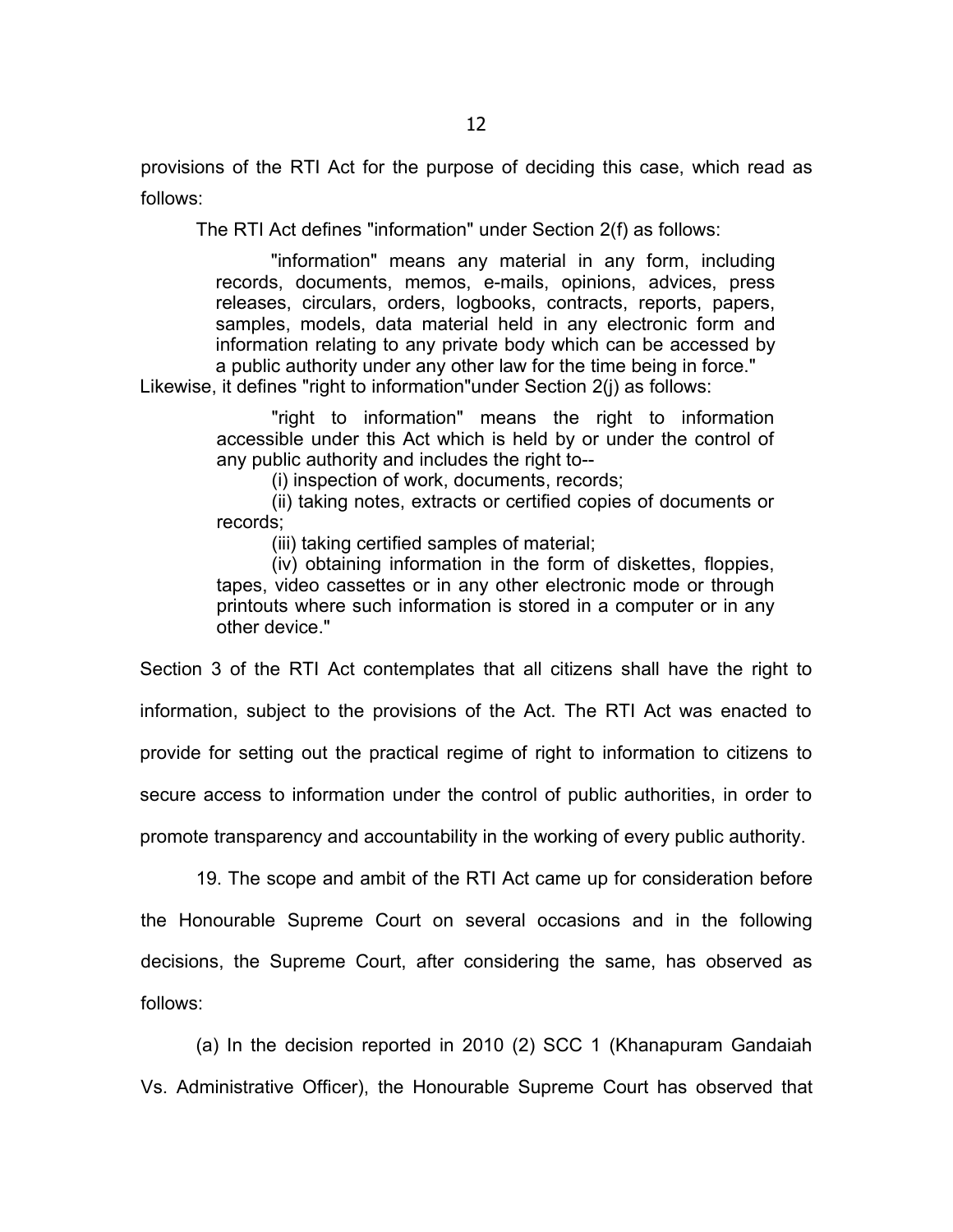the applicant under the RTI Act cannot ask for any information as to why such opinions, advices, circulars, orders, etc., have been passed, especially in matters pertaining to judicial decisions, even though he is entitled to get copies of the same.

(b) In 2011 (8) SCC 497 (CBSE Vs. Aditya Bandopadhyay), the Honourable Supreme Court, while quoting the earlier decision reported in 2004 (2) SCC 476 (People's Union for Civil Liberties Vs. Union of India), held that the "right to information" is a facet of the freedom of "speech and expression", as contained in Article 19(1)(a) of the Constitution of India and such a right is subject to any reasonable restriction in the interest of the security of the State and subject to exemptions and exceptions. It is further observed therein in paragraph 25 that certain safeguards have been built into the RTI Act, so that revelation of information will not conflict with other public interests, which include efficient operation of the Governments, optimum use of limited fiscal resources and preservation of confidential and sensitive information.

(c) In the decision reported in 2012 (13) SCC 61 (Bihar Public Service Commission Vs. Saiyed Hussain Abbas Rizwi), the Honourable Supreme Court has considered the purpose, scheme and scope of the RTI Act, 2005 and found that the "right to information" is not uncontrolled right, but subject to dual check, namely inbuilt restrictions within the statute itself and secondly, Constitutional limitations enshrined under Article 21 of the Constitution of India. The relevant observations made in paragraphs 12, 14 and 15 of the said decision, read as follows: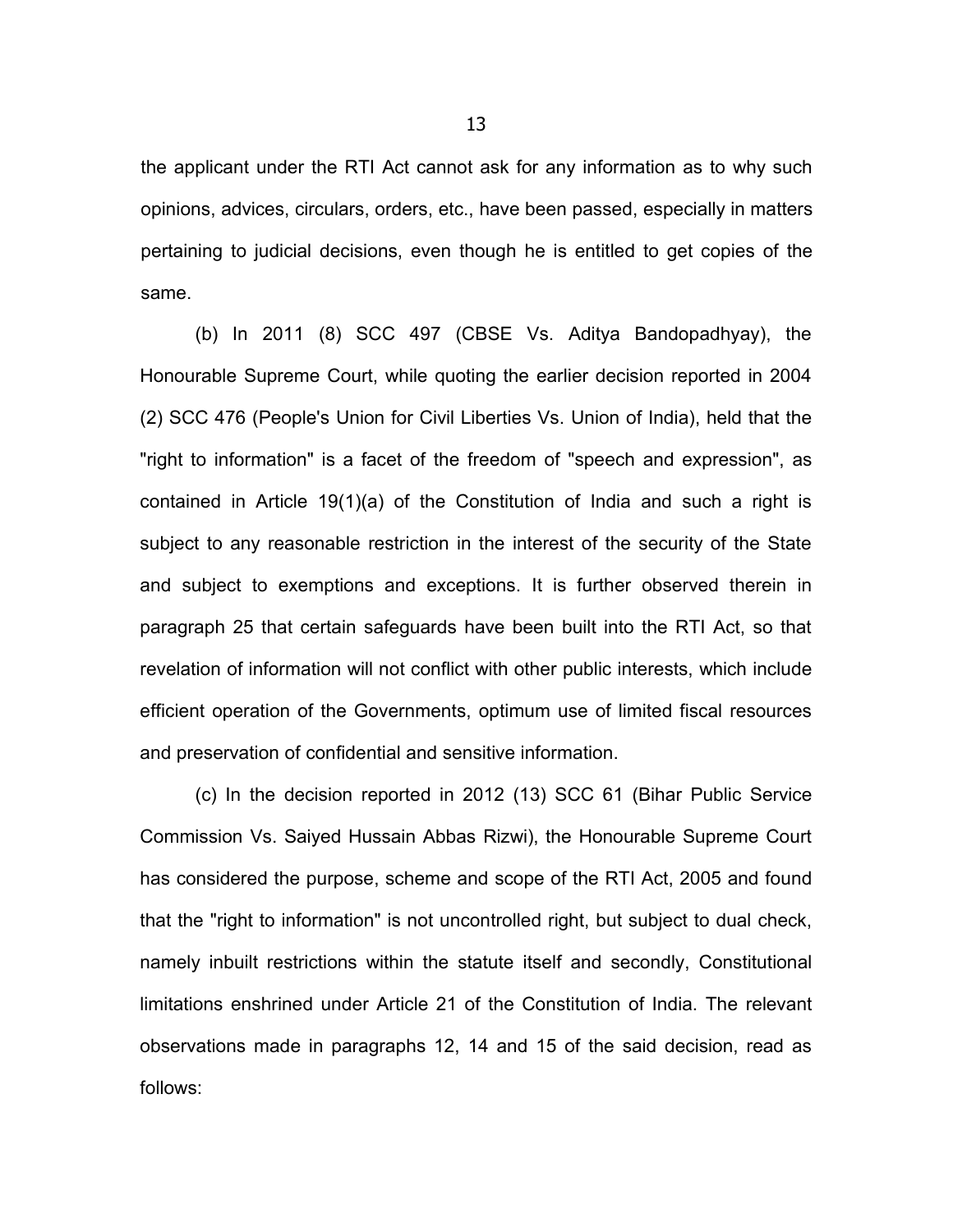"12. Right to information is a basic and celebrated fundamental/basic right but is not uncontrolled. It has its limitations. The right is subject to a dual check. Firstly, this right is subject to the restrictions inbuilt within the Act, and secondly, the constitutional limitations emerging from Article 21 of the Constitution. Thus, wherever in response to an application for disclosure of information, the public authority takes shelter under the provisions relating to exemption, non-applicability or infringement of Article 21 of the Constitution, the State Information Commission has to apply its mind and form an opinion objectively if the exemption claimed for was sustainable on facts of the case."

"14. Section 2(f) again is exhaustive in nature. The legislature has given meaning to the expression "information" and has stated that it shall mean any material in any form including papers, samples, data material held in electronic form, etc. Right to information under Section 2(j) means the "right to information" accessible under this Act which is held by or under the control of any public authority and includes the right to inspection of work, documents, records, taking notes, extracts, taking certified sample of materials, obtaining information in the form of diskettes, floppies and video cassettes, etc. The right sought to be exercised and information asked for should fall within the scope of "information" and "right to information" as defined under the Act."

"15. Thus, what has to be seen is whether the information sought for in exercise of the right to information is one that is permissible within the framework of law as prescribed under the Act. If the information called for falls in any of the categories specified under Section 8 or relates to the organisations to which the Act itself does not apply in terms of Section 24 of the Act, the public authority can take such stand before the Commission and decline to furnish such information. Another aspect of exercise of this right is that where the information asked for relates to third-party information, the Commission is required to follow the procedure prescribed under Section 11 of the Act."

(d) In the decision reported in 2012 (8) MLJ 122 (SC) (G.R.Deshpande Vs.

Cen. Information Commr.), the Supreme Court observed in paragraphs 13 and

15 as under: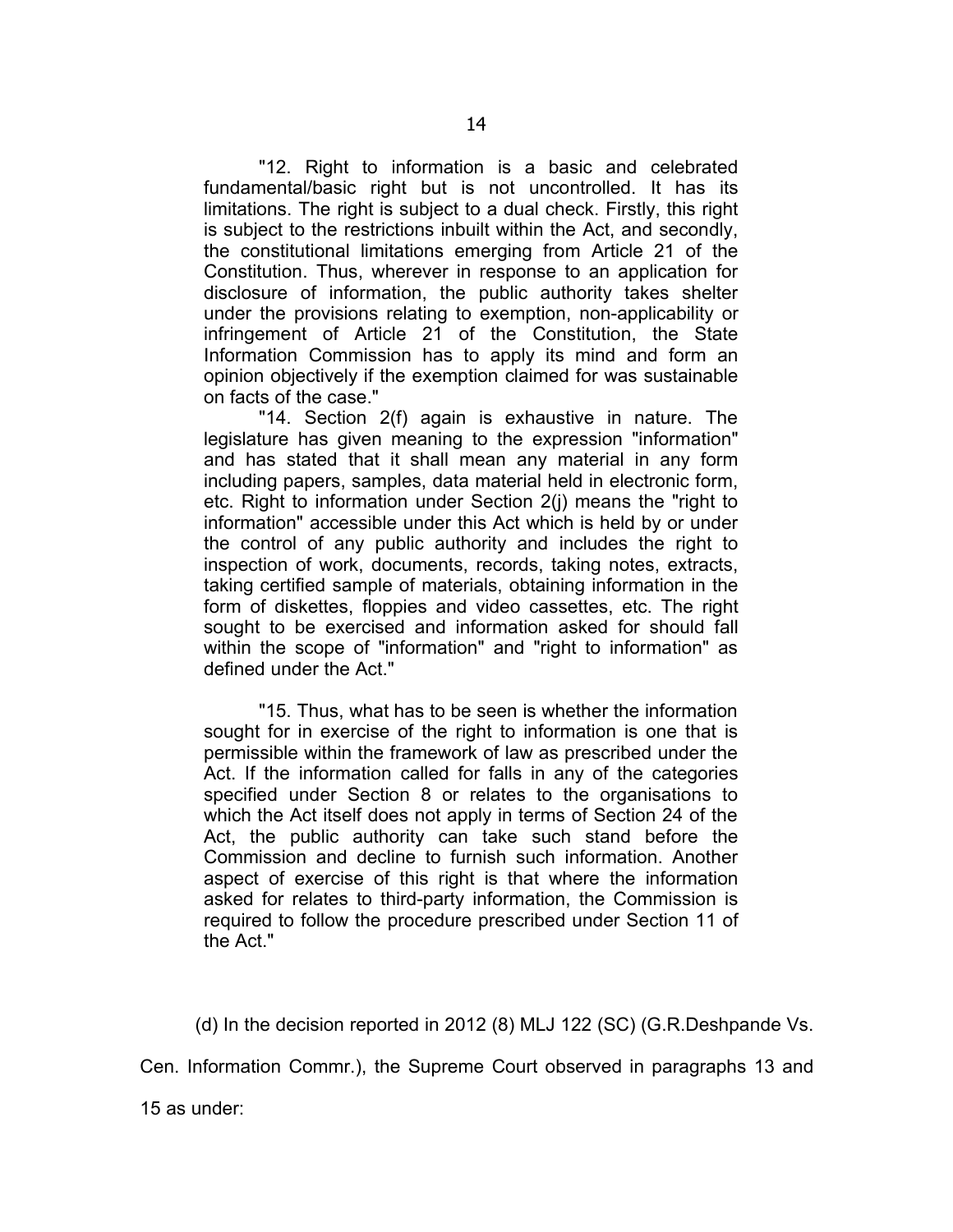"13. ... The performance of an employee/officer in an organization is primarily a matter between the employee and the employer and normally those aspects are governed by the service rules which fall under the expression "personal information", the disclosure of which has no relationship to any public activity or public interest. On the other hand, the disclosure of which would cause unwarranted invasion of privacy of that individual. Of course, in a given case, if the Central Public Information Officer or the State Public Information Officer of the Appellate Authority is satisfied that the larger public interest justifies the disclosure of such information, appropriate orders could be passed but the petitioner cannot claim those details as a matter of right.

15. The petitioner in the instant case has not made a bona fide public interest in seeking information, the disclosure of such information would cause unwarranted invasion of privacy of the individual under Section 8(1)(j) of the RTI Act"

20. Under the RTI Act, a citizen of this country has a right to information

as defined under Sections 2(f) and 2(j), of course, subject to certain restrictions as provided under the Act. What information one can seek and what right one can have, are specifically contemplated under Sections 2(f) and 2(j) respectively. However, the word "right" is not defined under the RTI Act. In the absence of any definition of "right", it has to be understood to mean that such "right" must have a legal basis. Therefore, the "right" must be coupled with an object or purpose to be achieved. Such object and purpose must, undoubtedly, have a legal basis or be legally sustainable and enforceable. It cannot be construed that a request or query made 'simpliciter', will fall under the definition of "right to information". The "right" must emanate from legally sustainable claim. There is a difference between the "right to information" and the "right to seek information". It is like the "right to property" and the "right to claim property". In the former, such right is already accrued and vested with the seeker, whereas, in the latter, it is yet to accrue or get vested. Likewise, a person who seeks information under the RTI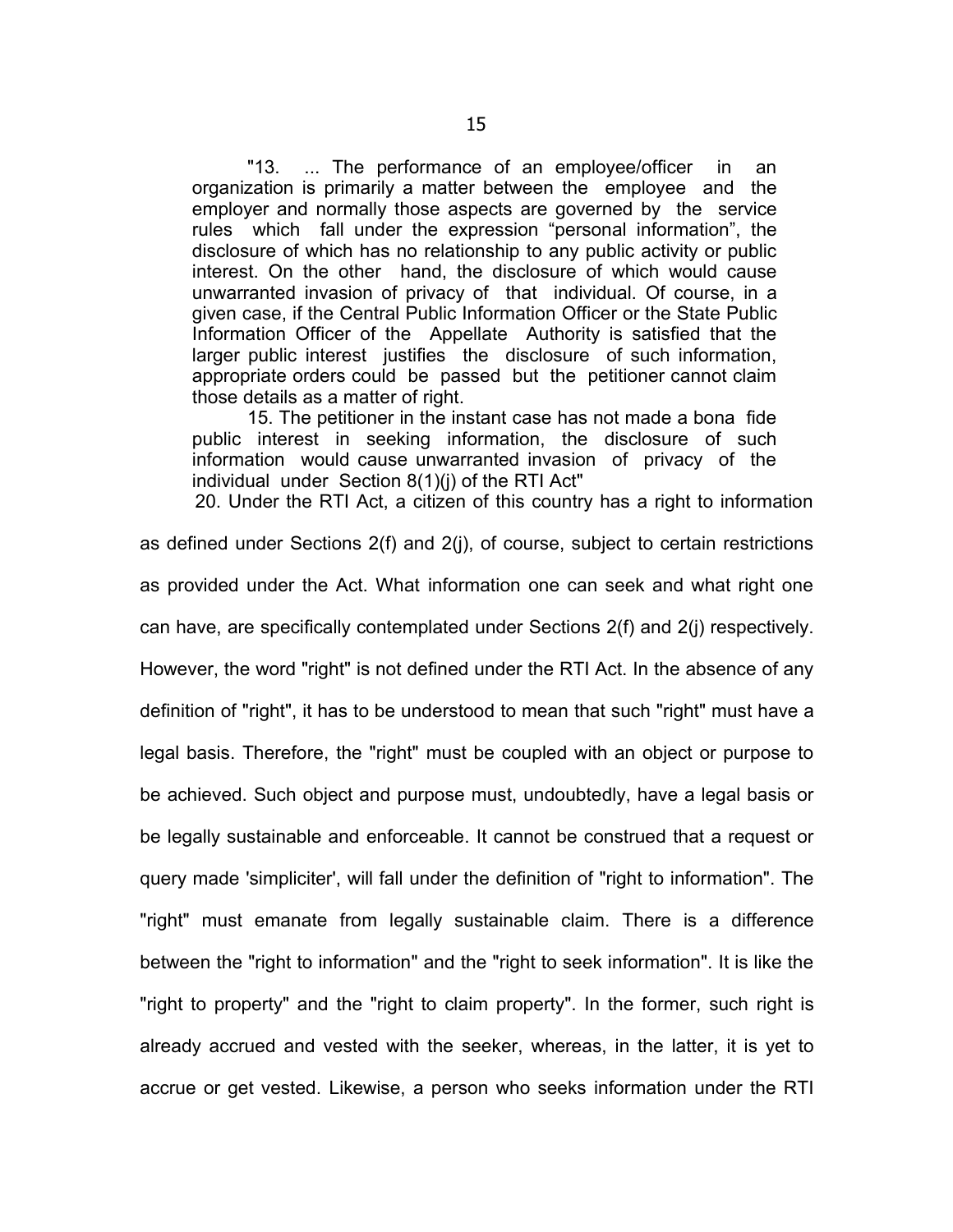Act, must show that the information sought for is either for his personal interest or for a public interest. Under both circumstances, the information seeker must disclose atleast with bare minimum details as to what is the personal interest or the public interest, for which such information is sought for. If such details are either absent or not disclosed, such query cannot be construed as the one satisfying the requirement of the RTI Act. The restrictions imposed under the RTI Act, though are in respect of providing certain informations, certainly, there are certain inbuilt restrictions imposed on the applicant as well.

21. As observed by the Honourable Supreme Court in the decision reported in 2011 (8) SCC 497 (CBSE Vs. Aditya Bandopadhyay), such right to seek information cannot be construed or claimed as an unfettered right to seek any information and on the other hand, such right being a facet of the freedom of "speech and expression", as contained in Article 19(1)(a) of the Constitution of India, is always subject to reasonable restriction. No doubt, Section 3 of the RTI Act contemplates that all citizens shall have the "right to information". At the same time, when such "right to information" is not an unfettered right and on the other hand, is subject to reasonable restriction, it has to be held that such right cannot be sought to be enforced as a matter of routine or as a matter of course, without disclosing as to whether such right is being exercised to get an information to achieve a legally enforceable or achievable object. In other words, prima-facie, an applicant must disclose the object for which such an information is sought for and also satisfy that such object has a legal backing. If informations are to be furnished to a person, who does not have any reason or object behind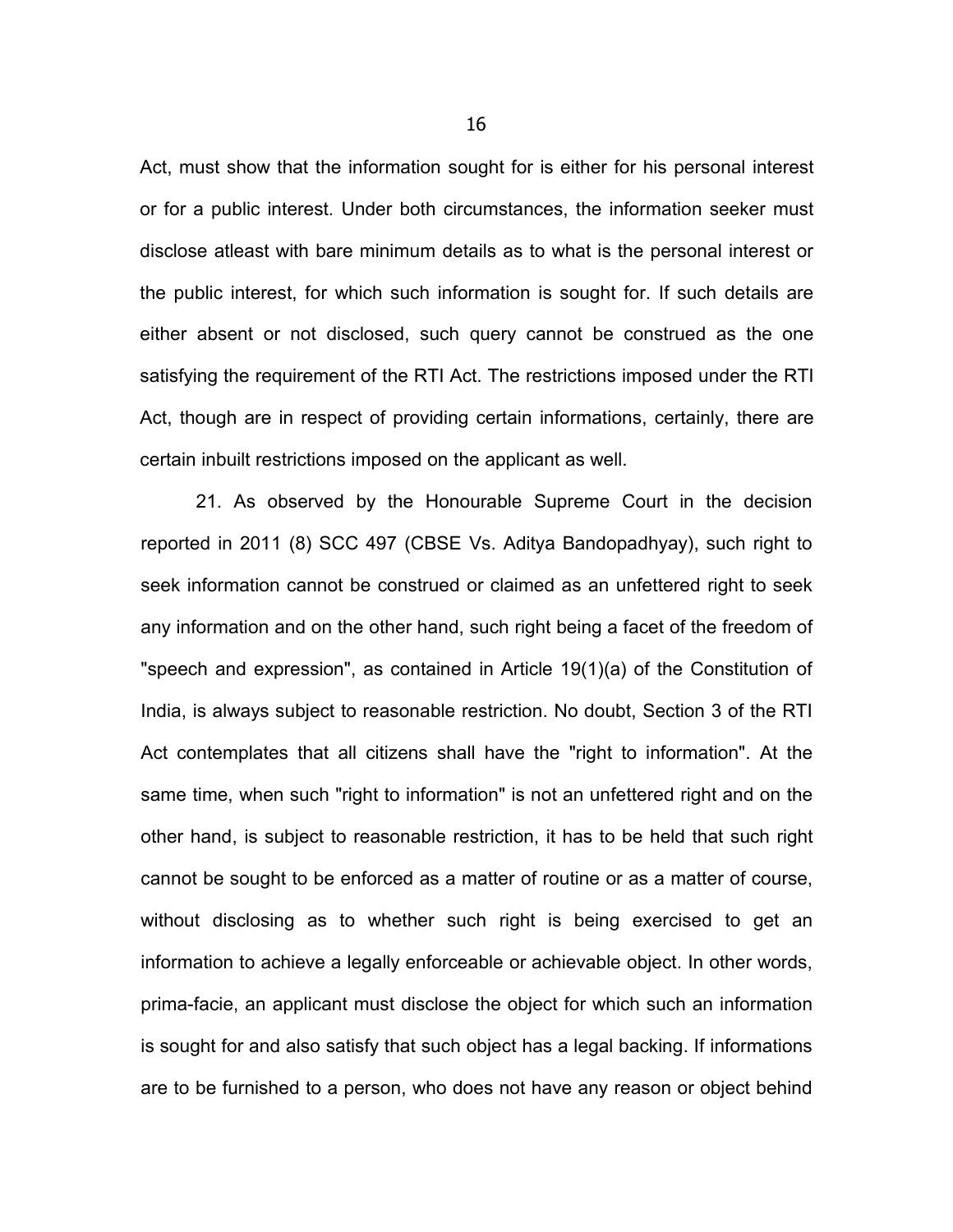seeking such informations, in our considered view, the intention of the Legislature is not to the effect that such informations are to be given like pamphlets to any person unmindful of the object behind seeking such information. We should not be mistaken as if we are saying something against the intention of the Legislature. What we want to emphasise is that a Legislation, more particularly, the one on hand, must achieve the object, viz., concrete and effective functioning of the public authority with transparency and accountability by providing the information which are under the control of such public authorities. If the "right" provided under the RTI Act is misused, either as an intimidation or as a threat against the effective functioning of the public authorities, or such conduct would deviate the administration from its effective functioning, the Courts will always weigh the balance and lift the veil to find out as to whether the applicant has sought the information with bona-fide intention and as to whether such information has any relevance for his request. It is needless to say that while the "use" is to be encouraged, the "misuse" has to be curtailed and nibbed at the bud.

22. Keeping the above principles in mind, let us consider the present case. The issue involved in this case is as to whether the disputed information sought for by the second respondent and as directed by the first respondent-Commission to furnish, can be furnished or not. The said issue is no more "resintegra", in view of the earlier decisions of this Court in the following cases:

(a) It is relevant to notice that similar issue arose before a Division Bench of this Court in respect of the information relating to the employees of the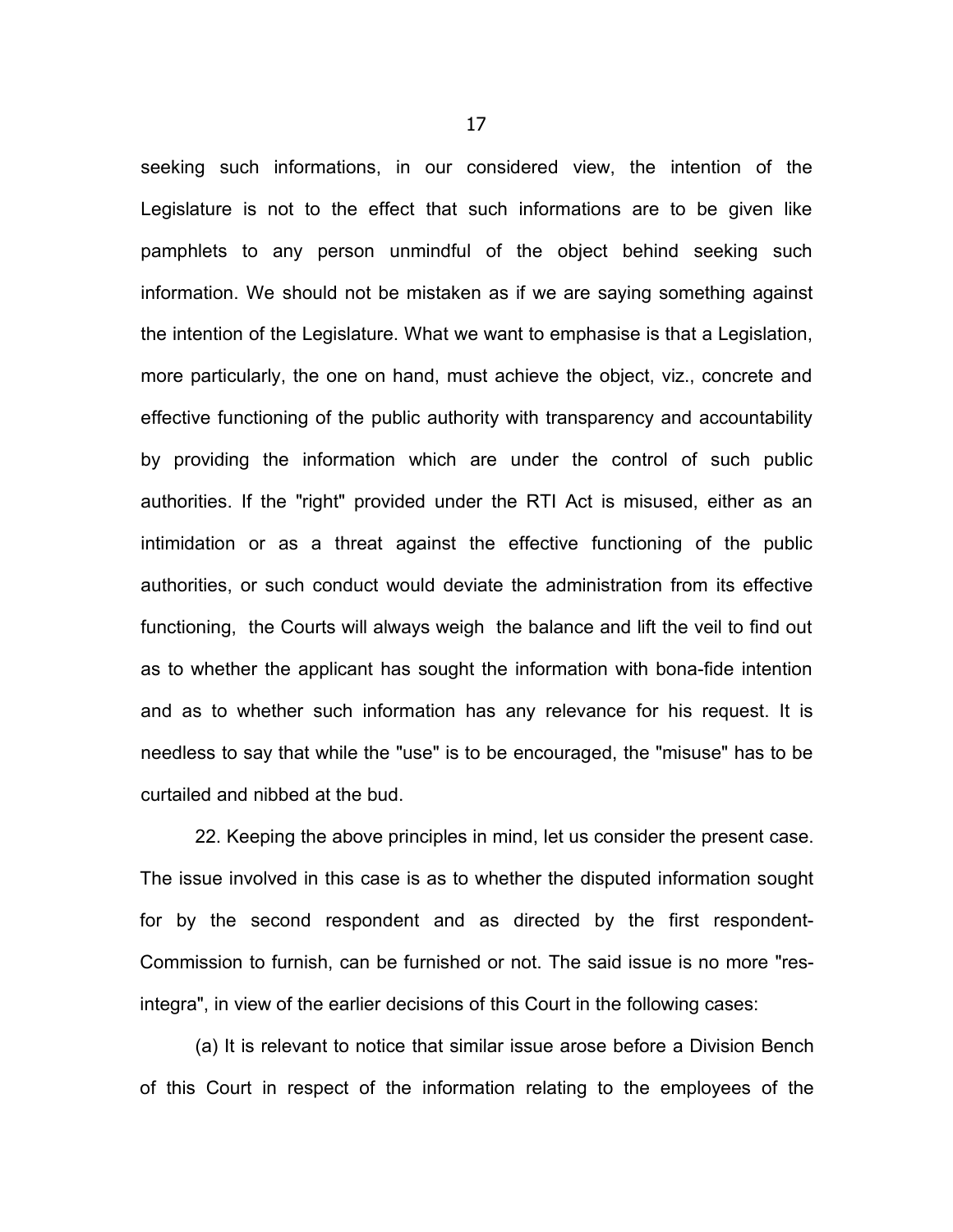Subordinate Courts/Judicial Officers, etc., in the decision reported in 2013 (5) MLJ 134 (Registrar General of High Court of Madras Vs. K.Elango), wherein the Division Bench in paragraph 59 has observed that the notings, jottings, administrative letters, intricate internal discussions, deliberations etc., of the High Court cannot be brought under Section 2(j) of the RTI Act and furnishing of those information will certainly impede and hinder the regular, smooth and proper functioning of the institution. The relevant paragraphs 59 to 61 of the abovesaid decision are extracted hereunder:

> "59. Be that as it may, on a careful consideration of respective contentions and on going through the contents of the application dated 01.11.2010 filed by the 1st Respondent/Applicant, this Court is of the considered view that the information sought for by him in Serial Nos.1 to 9 pertaining to the internal delicate functioning/administration of the High Court besides the same relate to invasion of privacy of respective individuals if the informations so asked for are furnished and more so, the informations sought for have no relationship to any public activity or interest. Moreover, the informations sought for by the 1st Respondent/ Applicant, through his application dated 01.11.2010 addressed to the Public Information Officer of the High Court, Chennai, are not to a fuller extent open to public domain. Added further, if the informations sought for by the 1st Respondent/Applicant, through his letter dated 01.11.2010 addressed to the Public Information Officer of High Court, are divulged, then, it will open floodgates/Pandora Box compelling the Petitioner/High Court to supply the informations sought for by the concerned Requisitionists as a matter of routine, without any rhyme or reasons/restrictions as the case may be. Therefore, some self restrictions are to be imposed in regard to the supply of informations in this regard. As a matter of fact, the Notings, Jottings, Administrative Letters, Intricate Internal Discussions, Deliberations etc. of the Petitioner/High Court cannot be brought under Section 2(j) of the Right to Information Act, 2005, in our considered opinion of this Court. Also that, if the informations relating to Serial Nos.1 to 9 mentioned in the application of the 1st Respondent/Applicant dated 01.11.2010 are directed to be furnished or supplied with, then, certainly, it will impede and hinder the regular, smooth and proper functioning of the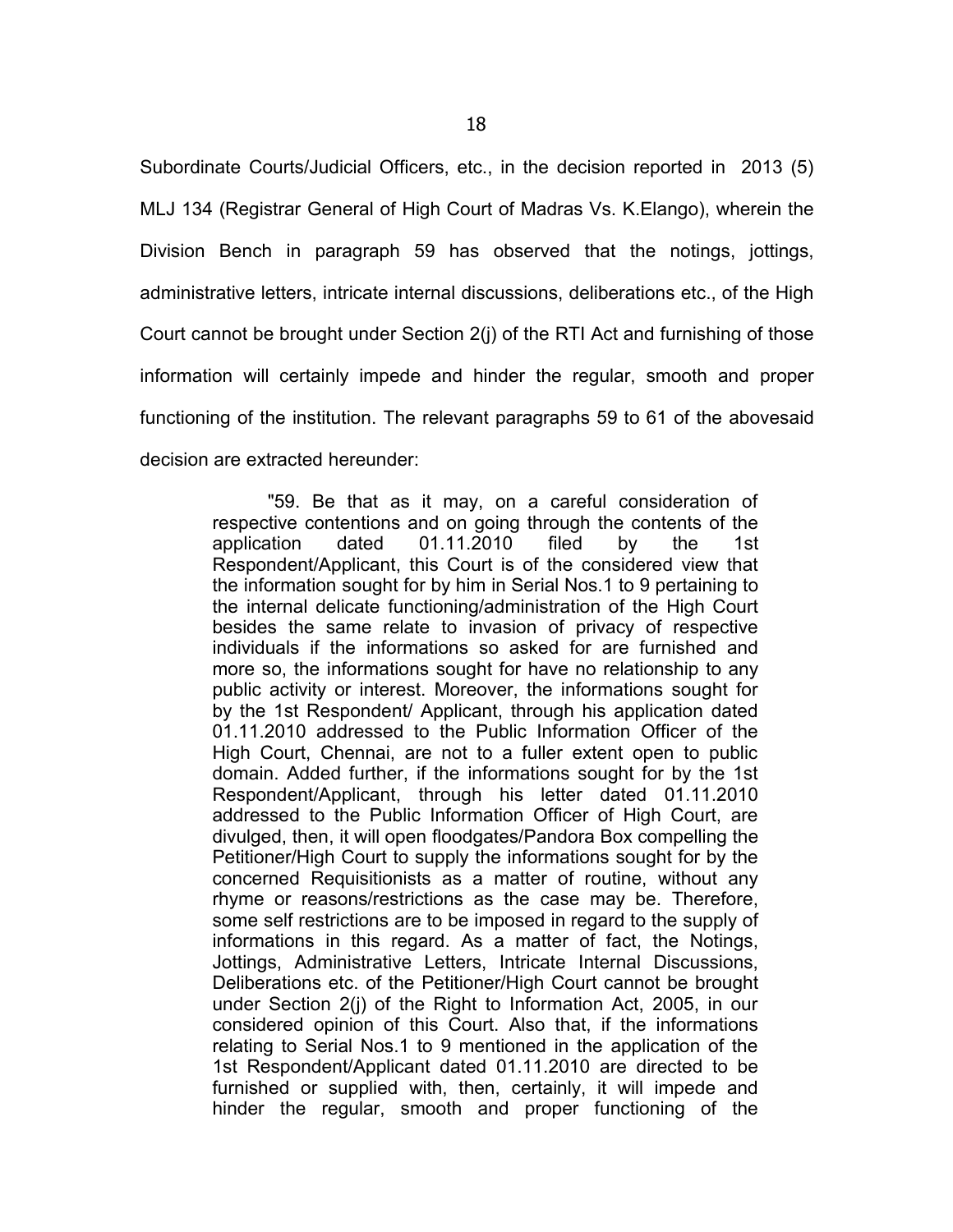Institution viz., High Court (an independent authority under the Constitution of India, free from Executive or Legislature), as opined by this Court. As such, a Saner Counsel/Balancing Act is to be adopted in matters relating to the application of the Right to Information Act, 2005, so that an adequate freedom and inbuilt safeguard can be provided to the Hon'ble Chief Justice of High Court competent authority and public authority as per Section  $2(e)$ (iii) and  $2(h)$ (a) of the Act 22 of 2005 in exercising his discretionary powers either to supply the information or to deny the information, as prayed for by the Applicants/Requisitionists concerned.

60. Apart from the above, if the informations requested by the 1st Respondent/Applicant, based on his letter dated 01.11.2010, are supplied with, then, it will have an adverse impact on the regular and normal, serene functioning of the High Court's Office on the Administrative side. Therefore, we come to an irresistible conclusion that the 1st Respondent/Applicant is not entitled to be supplied with the informations/details sought for by him, in his Application dated 01.11.2010 addressed to the Public Information Officer of the High Court, Madras under the provisions of the Right to Information Act. Even on the ground of (i) maintaining confidentiality; (ii) based on the reason that the private or personal information is exempted from disclosure under Section 8(1)(j) of the Act, 2005; and (iii) also under Section 8(1)(e) of the Act in lieu of fiduciary relationship maintained by the High Court, the request of the 1st Respondent/Applicant, through his Letter dated 01.11.2010/Appeal dated 20.12.2010 under Section 19 of the Act to the Writ Petitioner/Appellate Authority, cannot be acceded to by this Court. Further, we are of the considered view that the 1st Respondent/Applicant has no locus standi to seek for the details sought for by him, as stated supra, in a wholesale, omnibus and mechanical fashion in the subject matter in issue, (either as a matter of right/routine under the Right to Information Act) because of the simple reason that he has no enforceable legal right. Also, we opine that the 1st Respondent/Applicant's requests, through his Application dated 01.11.2010 and his Appeal dated 20.12.2010, suffer from want of bona fides (notwithstanding the candid fact that Section 6 of the Right to Information Act does not either overtly or covertly refers to the 'concept of Locus').

61. To put it differently, if the informations sought for by the 1st Respondent/Applicant, through his letter dated 01.11.2010/Appeal dated 20.12.2010, are divulged or furnished by the Office of the High Court (on administrative side), then, the secrecy and privacy of the internal working process may get jeopardised, besides the furnishing of said informations would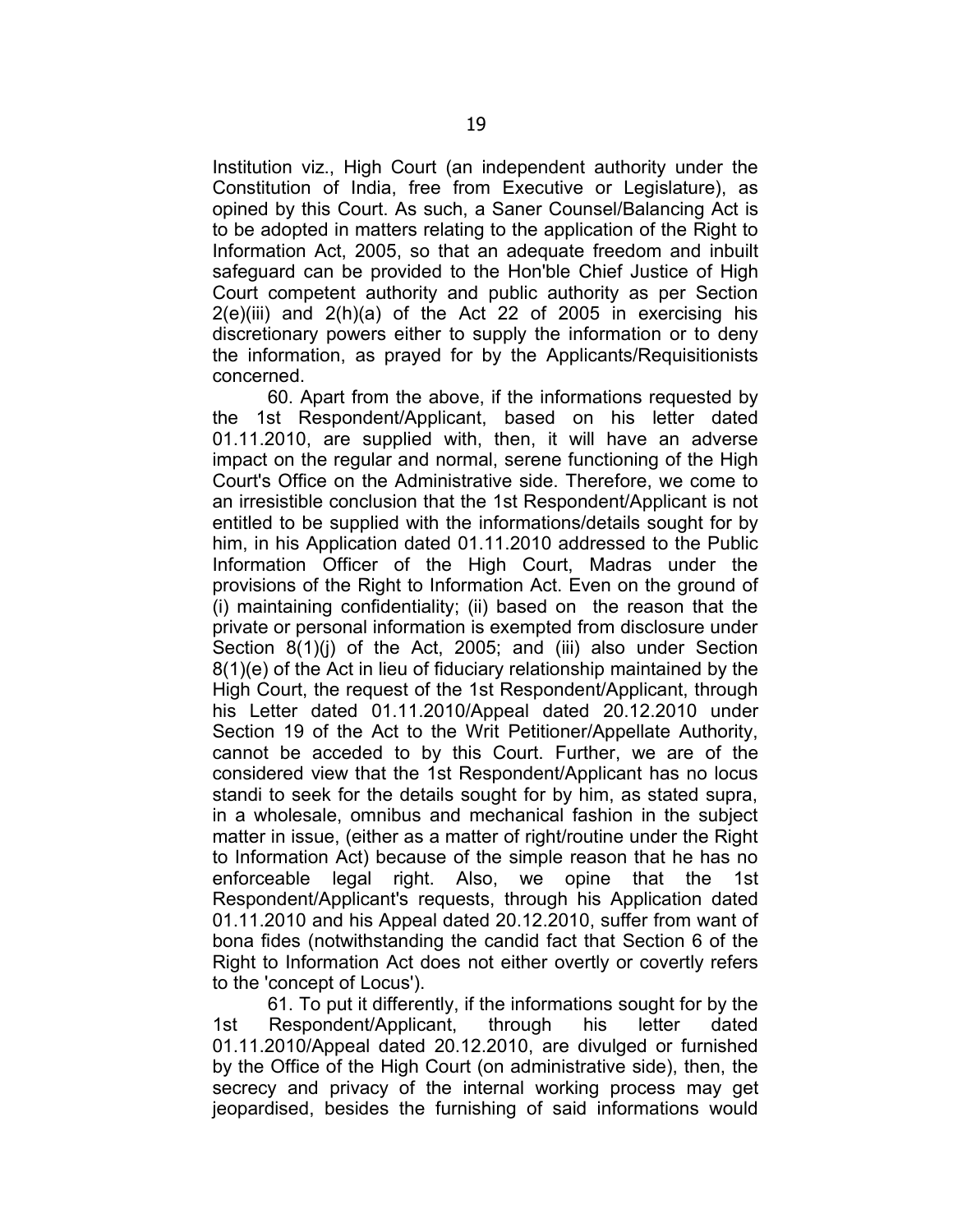result in invasion of unwarranted and uncalled for privacy of individuals concerned. Even the disclosure of informations pertaining to departmental enquiries in respect of Disciplinary Actions initiated against the Judicial Officers/Officials of the Subordinate Court or the High Court will affect the facile, smooth and independent running of the administration of the High Court, under the Constitution of India. Moreover, as per Section 2(e) of the read with Section 28 of the Right to Information Act, the Hon'ble Chief Justice of this Court is empowered to frame rules to carry out the provisions of the Act. In this regard, we point out that 'Madras High Court Right to Information (Regulation of Fee and Cost) Rules, 2007' have been framed vide R.O.C.No.2636- A/06/F1-SRO C-3/2008 in Tamil Nadu Gazette, No.20, dated 21.05.2008, Pt.III, S.2. Also, a Notification, in Roc.No.976 A/2008/RTI dated 18.11.2008, has been issued by this Court to the said Rules, by bringing certain amendments in regard to the Name and Designation of the Officers mentioned therein, the same has come into force from 18.11.2008."

(b) In the decision reported in 2013 (5) MLJ 513 (Registrar General, High

Court of Madras Vs. R.M.Subramanian), a Division Bench of this Court observed

in paragraphs 94 to 96 as follows:

"94. To put it succinctly, the copies of Minutes recorded by the Hon'ble Portfolio Judge, Pudukottai District dated 16.12.2010 and the Minutes recorded by the Hon'ble Chief Justice on 07.03.2011 in the Criminal Contempt Petition issue, cannot be furnished or supplied to the 1st Respondent/Petitioner, for the purpose of maintaining utmost confidentiality and secrecy of the delicate function of the internal matters of High Court. If the copies of the Minutes dated 16.12.2010 and 07.03.2011, as claimed by the 1st Respondent/Petitioner, are furnished, then, it will definitely make an inroad to the proper, serene function of the Hon'ble High Court being an Independent Authority under the Constitution of India. Moreover, the Hon'ble Chief Justice of High Court [as Competent Authority - Public Authority under Section 2(e)(iii) and 2(h)(a) of the Act, 22 of 2005 and also Plenipotentiary in the Judicial hierarchy] can be provided with an enough freedom and inbuilt safeguards in exercising his discretionary powers either to furnish the information or not to part with the information, as prayed for by any applicant much less the 1st Respondent/Petitioner.

95. That apart, if the copies of the Minutes dated 16.12.2010 and 07.03.2011 are supplied to the 1st Respondent/Petitioner, then,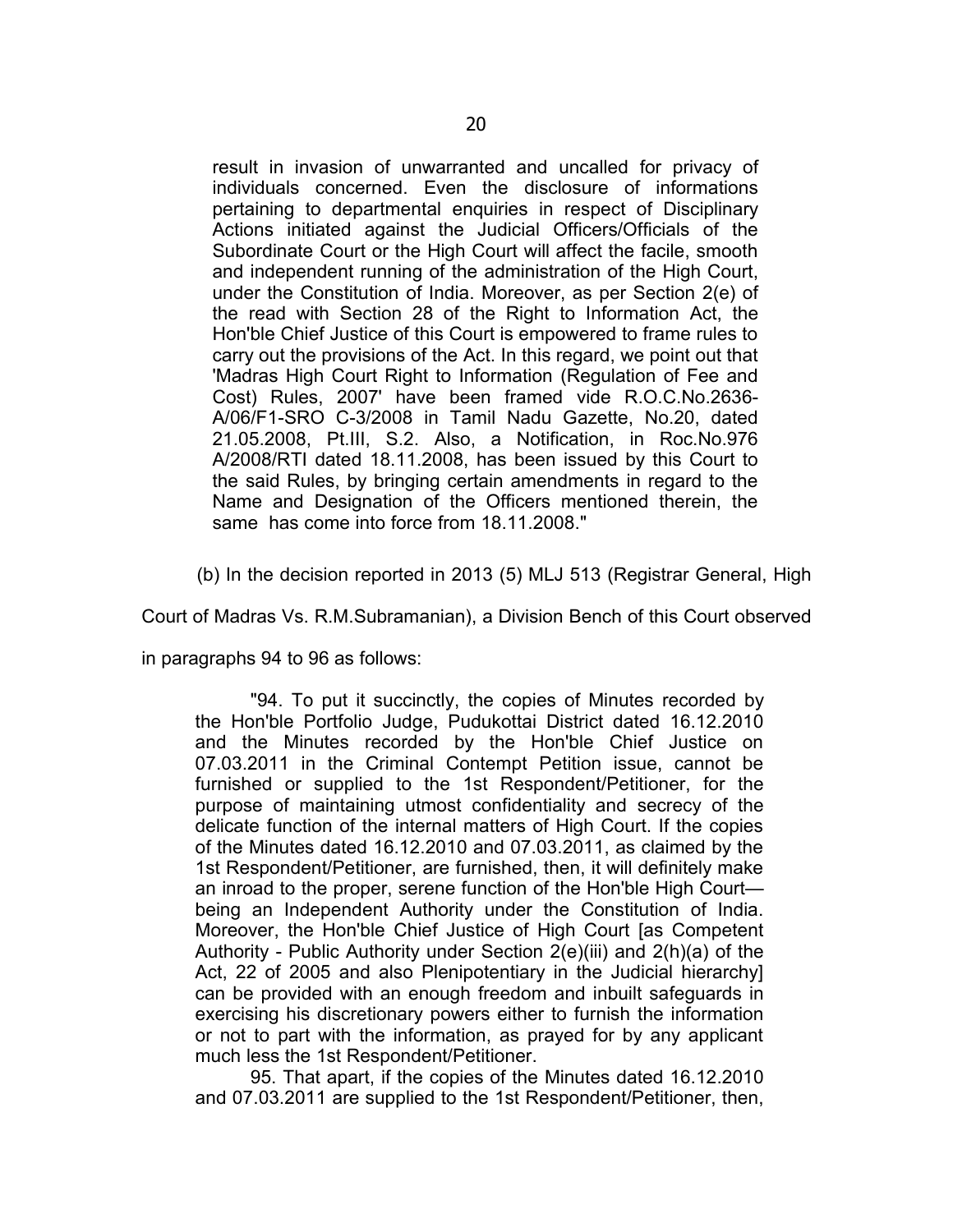the interest of the administration of the High Court will get jeopardised and also it will perforce the Petitioner/High Court to furnish the informations sought for by the concerned Applicants/Requisitionists as a matter of usual course without any qualms or rhyme or reasons/restrictions. In effect, to uphold the dignity and majesty of the Hon'ble High Court - being an Independent Authority under the Constitution of India, some selfrestrictions are to be imposed as regards the supply of internal/domestic functioning of the Hon'ble High Court and its office informations in respect of matters which are highly confidential in nature inasmuch as it concerns with the Intricate, Internal Discussions and Deliberations, Notings, Jottings and Administrative Decisions taken on various matters at different levels and as such, they are exempted from disclosure under Section  $8(e)(i)(j)$  of the Right to Information Act, 2005. Even otherwise, they are not open to litigants/public without restrictions. No wonder, it can be fittingly observed that if Impartiality is the Soul of Judiciary, then, Independence is the Life Blood of Judiciary. Also that, without Independence, Impartiality cannot thrive/survive.

96. In short, if the informations sought for by the 1st Respondent/ Petitioner are furnished, then, it will prejudicially affect the confidential interest, privacy and well being of the High Court, in the considered opinion of this Court. In any event, the 1st Respondent/Petitioner cannot invoke the aid of Clause 37 of Amended Letters Patent dealing with 'Regulation of Proceedings' and also Order XII [pertaining to the entitlement of Certified Copies] of the Rules of the High Court, Madras, Appellate Side, 1965, since they are not applicable to him."

23. In this case, insofar as queries (i) and (v) are concerned, the information sought for by the second respondent is with regard to the action taken on his complaint against the Chief Metropolitan Magistrate, Egmore, Chennai. It is seen that insofar as query (i) is concerned, the petitioner has called upon the second respondent to peruse the files regarding the action taken on the second respondent's complaint, dated 1.6.2011. In the counter affidavit, the second respondent admitted that he perused the files on 3.2.2012 and however, certified copies/copies of the file notings or orders were not given to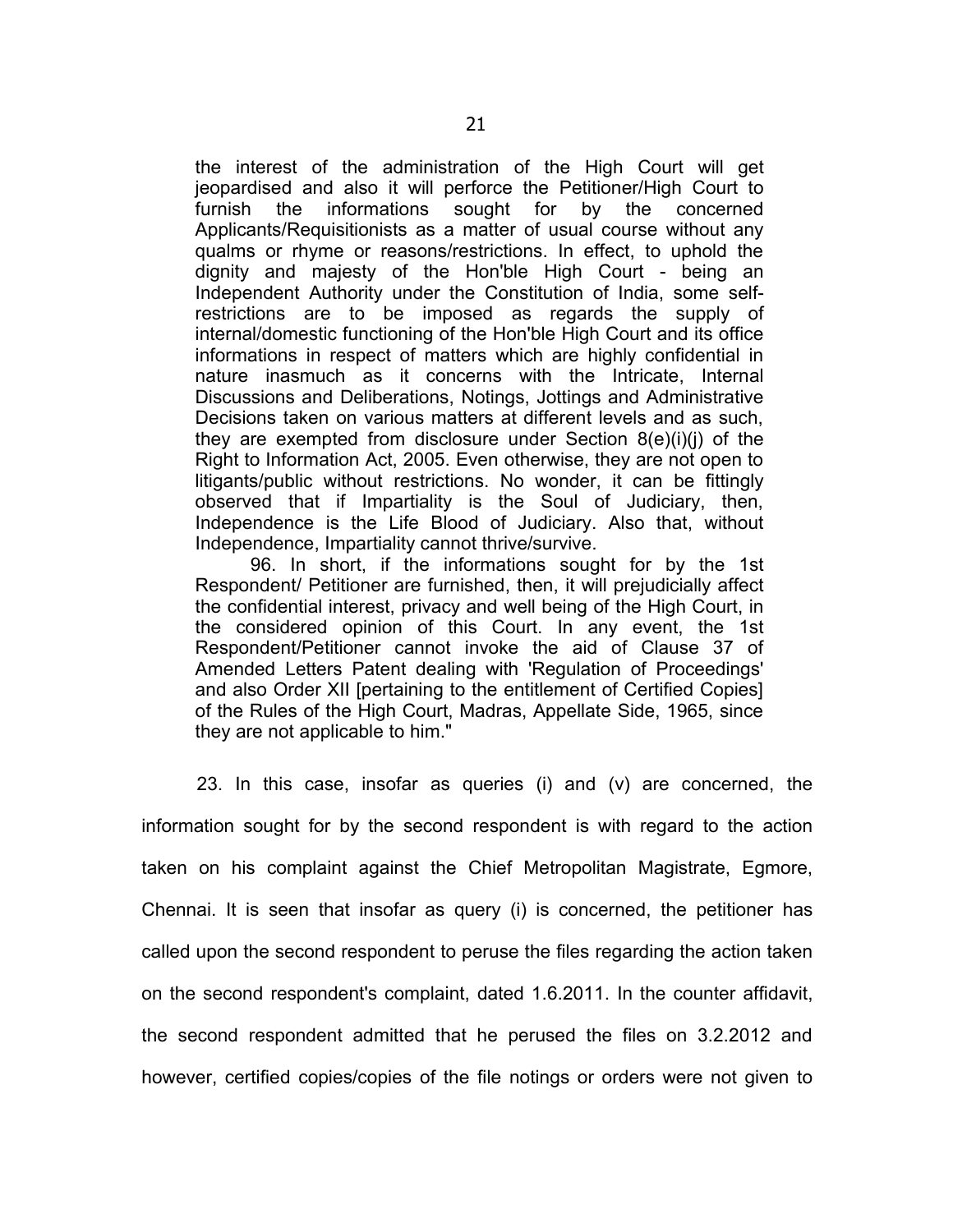him. Insofar query (v) is concerned, it is seen that the petitioner has informed the second respondent on 28.3.2012 that his complaint, dated 10.12.2011 filed against the Chief Metropolitan Magistrate, Egmore, Chennai, had been closed. In fact, the said fact is not disputed by the second respondent. On the other hand, in the counter affidavit, the second respondent admitted that through communication, dated 28.3.2012, he was informed that his petition had been ordered to be closed. Apart from the abovesaid fact, during the pendency of the present Writ Petition, the Registrar (Vigilance) of this Court has informed the second respondent through communication, dated 21.8.2014 about the action taken on his complaint against the Chief Metropolitan Magistrate, Egmore, Chennai, informing as follows:

"Sir,

Sub: Furnishing of information - Regarding. Ref: Your complaint dated 02.06.2011 and 29.09.2011, 01.11.2011, 31.10.2011, 10.12.2011

----

I am to inform you that your complaint dated 02.06.2011 made against the Chief Metropolitan Magistrate (name not mentioned), Egmore, Chennai has been received and assigned Roc.No.409/2011/VC. On perusal of the complaint, the Hon'ble The Chief Justice has been ordered as "Report may be called for from Chief Metropolitan Magistrate, Egmore, Chennai and on perusal of the report submitted, the Hon'ble the Chief Justice has ordered as "Report may be accepted and closed."

Further I am to inform that the complaints dated 29.09.2011, 01.11.2011, 31.10.2011 and 10.12.2011 has been received and assigned Roc.No.6425/2011/VC/Tapal, 6428/2011/VC/Tapal, 6430/2011/VC/Tapal and 716/2012/VC/Tapal and they were ordered to be placed before the Hon'ble Administrative Committee and the Hon'ble Administrative Committee resolved to hold an enquiry pertaining to the allegations against the Subordinate Judicial Officer and staff members of the High Court by the Registrar (Vigilance) and on perusal of the enquiry report, the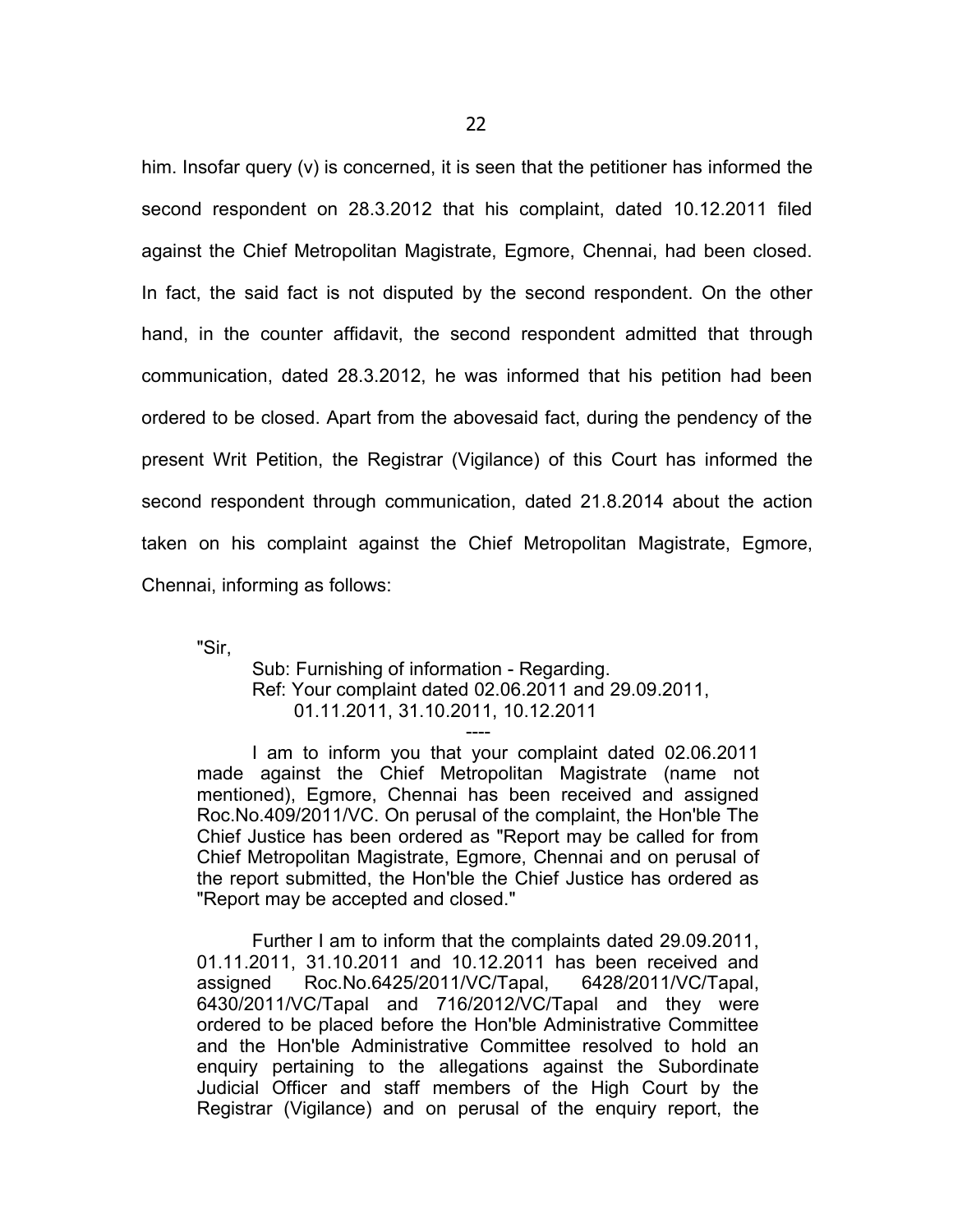Hon'ble Administrative Committee has resolved to close the proceedings initiated.

> Yours faithfully, Sd/- Registrar (Vigilance)"

24. Considering the above stated facts and circumstances, we find that the second respondent cannot have any grievance, as the petitioner has permitted the second respondent to peruse the files regarding the action taken and also informed him of the fact that his complaint had been ordered to be closed. However, the second respondent contends that the file notings and other minutes sought for in his complaint were not furnished. Such information cannot be furnished to the second respondent, as held by this Court in the decision reported in 2013 (5) MLJ 134 (cited supra).

25. Insofar as queries (ii) and (iii) are concerned, the second respondent was informed by the petitioner that there are no recruitment rules for the post of Registrar General and there is no Selection Committee for that post. In the absence of any such information being available, the second respondent cannot compel the petitioner to furnish the same. Even otherwise, as already observed by the Division Bench of this Court in the decision reported in 2013 (5) MLJ 134 (Registrar General of High Court of Madras Vs. K.Elango), furnishing of those information with regard to the Registrar General which has been done by the Honourable Chief Justice of this Court, cannot be brought under the purview of Section 2(j) of the RTI Act, as, such information pertain to the internal intricate functioning/administration of the High Court and such information has no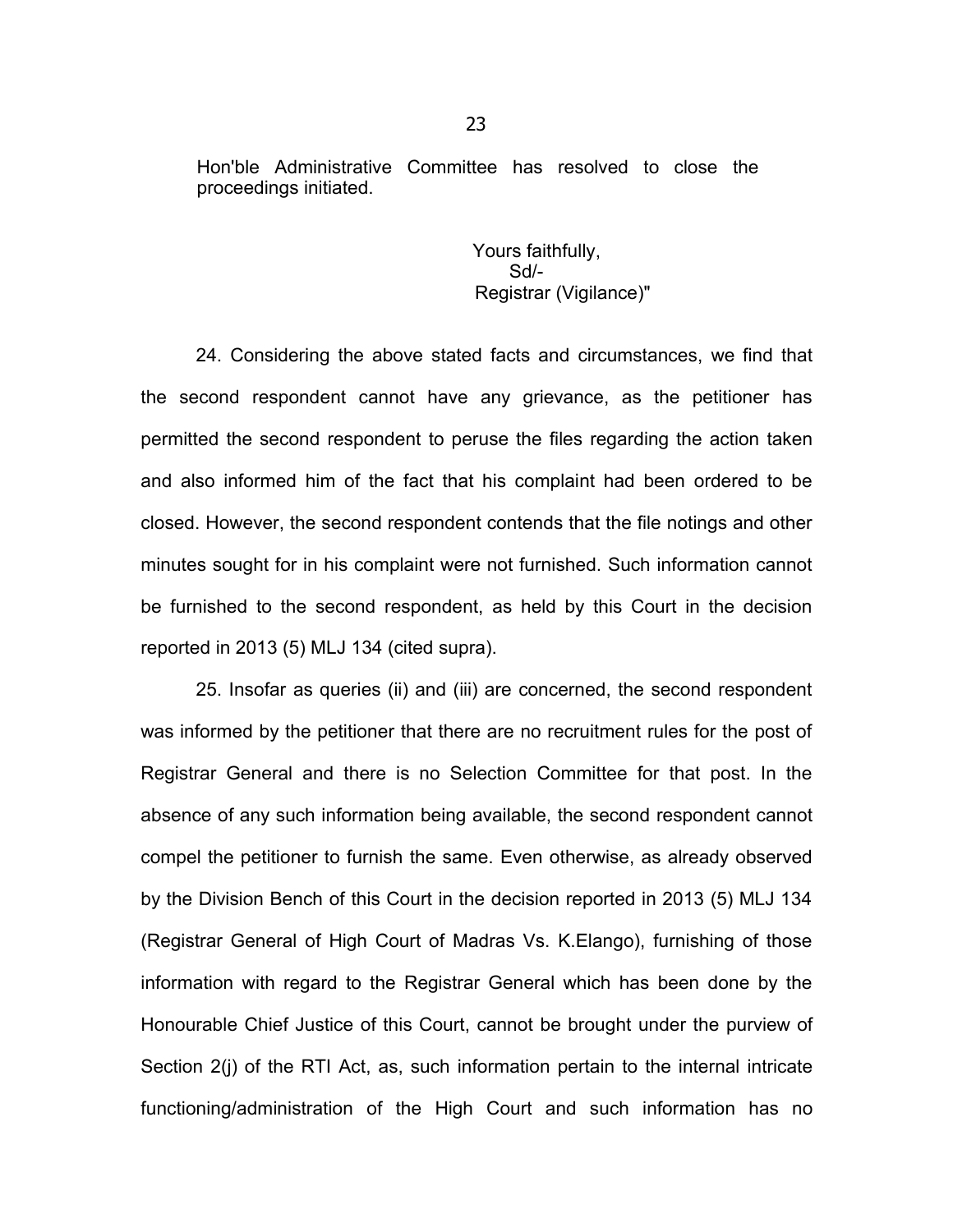relationship with any public activity or interest. As observed by the Division Bench therein, certainly, furnishing of those information will hinder the regular, smooth and proper functioning of the institution, unnecessarily warranting scrupulous litigations. In fact, a perusal of the pleadings, more particularly, the application made by the second respondent as well as the counter affidavit filed in this Writ Petition, would show that the second respondent has not disclosed even the basic reason for seeking those informations. On the other hand, he has made those applications mechanically, as a matter of routine under the RTI Act. The Division Bench of this Court, in the said decision, has also observed that the first respondent in that Writ Petition who is similar to the present second respondent, has no locus-standi to seek for the details sought for by him, as he has no enforceable legal right. Further, posting a Senior District Judge as Registrar General by the Honourable Chief Justice is in exercise of powers conferred under Article 229 of the Constitution of India and the second respondent or any other person including other Judges, has no say in the said matter. The said issue is already settled by the Honourable Supreme Court in the decision reported in 1998 (3) SCC 72 (High Court Judicature for Rajasthan Vs. Ramesh Chand Paliwal) and in paragraph 38, the Honourable Supreme Court held that under the Constitutional Scheme, Chief Justice is the supreme authority and other Judges, so far as officers and servants of the High Court are concerned, have no role to play on the administrative side. The said position is reiterated in the subsequent decision of the Supreme Court reported in 2012 (1) MLJ 289 (SC) (Registrar General Vs. R.Perachi).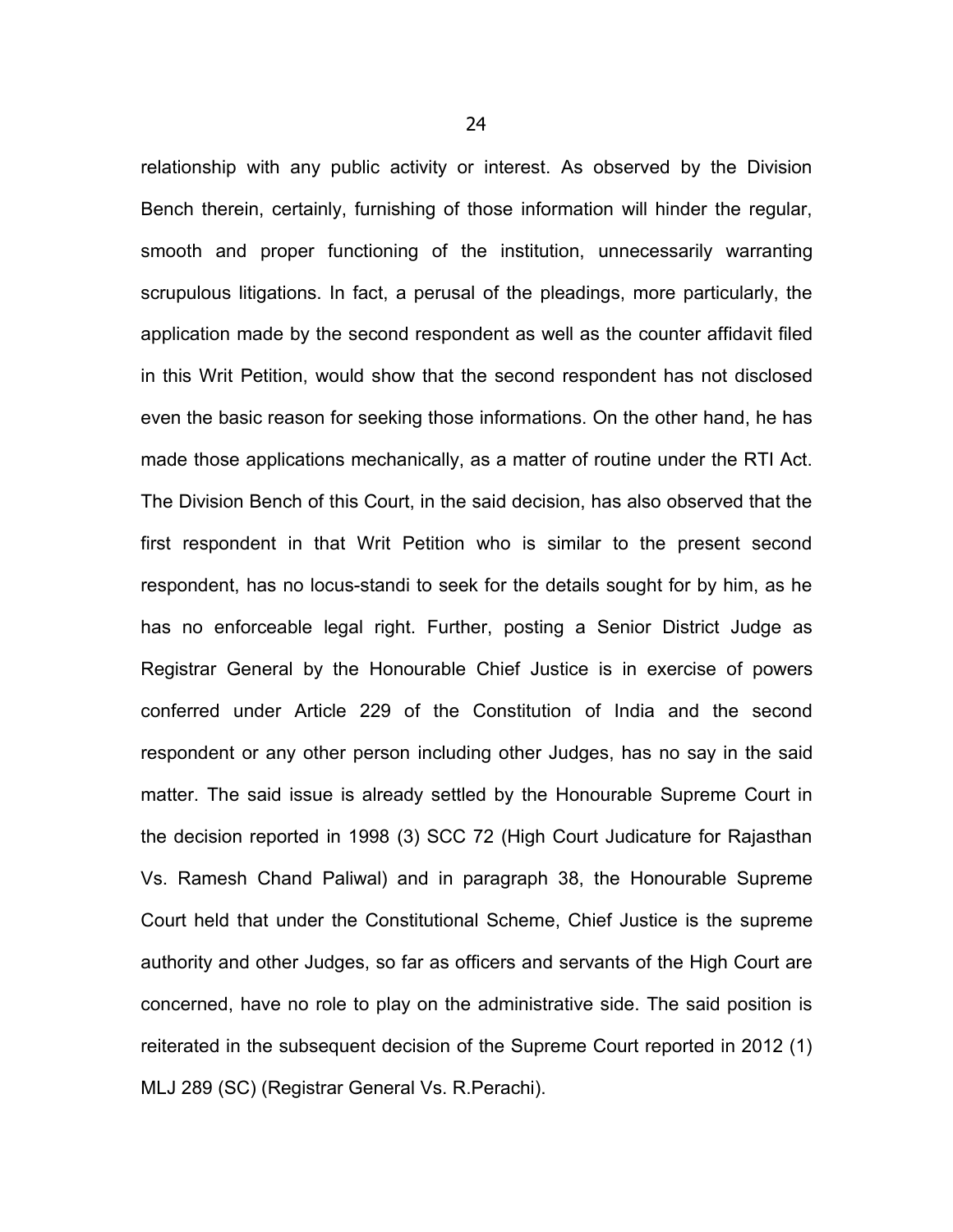26. Insofar as query (iv) is concerned, we fail to understand as to how the second respondent is entitled to justify his claim for seeking the copies of his own complaints and appeals. It is needless to say that they are not the information available within the knowledge of the petitioner; on the other hand, admittedly, they are the documents of the second respondent himself, and therefore, if he does not have copies of the same, he has to blame himself and he cannot seek those details as a matter of right, thinking that the High Court will preserve his frivolous applications as treasures/valuable assets. Further, those documents cannot be brought under the definition "information" as defined under Section 2(f) of the RTI Act. Therefore, we reject the contention of the second respondent in this aspect.

27. Insofar as query (vi) is concerned, admittedly, the matter is sub-judice and pending before the High Court in Crl.O.P.No.18804 of 2010. To that effect, already information had been furnished by the petitioner to the second respondent on 13.3.2012 informing that his petition has been put up along with the case bundle. Therefore, the second respondent is not entitled to get any information with regard to the proceedings pending before the Court of Law and if at all he wants any document relating to the pending case/cases, he has to only apply for certified copy and obtain the same in terms of the Rules framed by the High Court. No doubt, the second respondent is seeking information regarding the action taken against inclusion of one Ms.Geetha Ramaseshan as Advocate in Crl.O.P.No.18804 of 2010. Since his complaint has been put up along with the case bundle, which is pending before Court, the petitioner,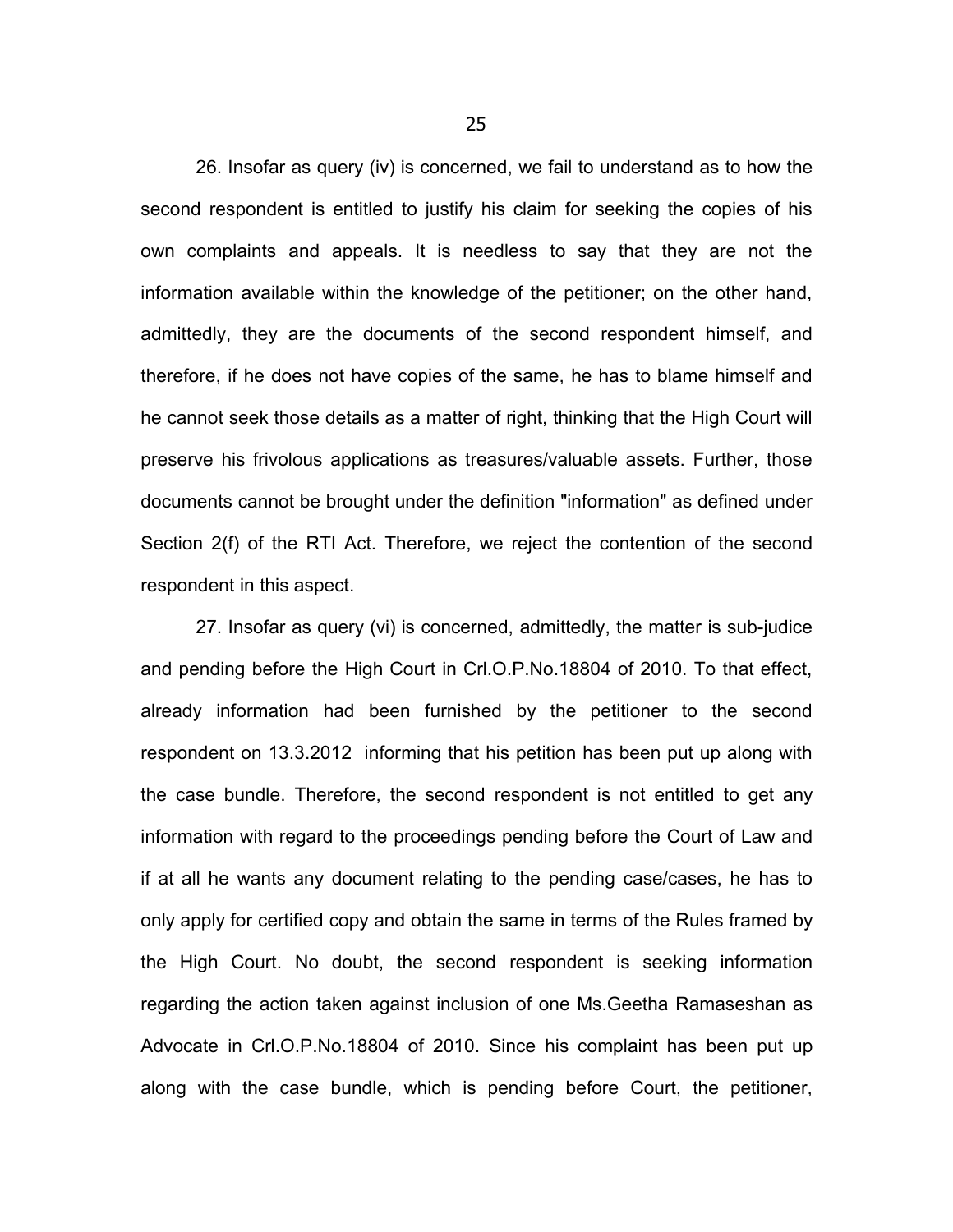certainly, is precluded from furnishing any information, as the matter is seized of by the Court in Crl.O.P.No.18804 of 2010 on its judicial side.

28. Considering the facts and circumstances of the present case as stated above and also going by the earlier decisions rendered by the Honourable Supreme Court and the Division Benches of this Court, cited supra, we are of the view that the present case is squarely covered by those decisions against the second respondent, and therefore, the second respondent is not entitled to get the information in respect of those six appeals by way of attested file copies of the relevant documents including the file notings and the correspondences made thereon. The impugned order of the first respondent-Commission in directing the petitioner to furnish those information, is erroneous and not sustainable, in view of the earlier decisions rendered by this Court and the Honourable Supreme Court as discussed supra. Hence, the impugned order passed by the first respondent-Commission insofar as six appeals are concerned, is liable to be set aside.

29. Insofar as the other 47 complaints wherein the first respondent-Commission has passed an order directing the petitioner to prepare a tabular statement listing all the complaints and representations received from the second respondent, are concerned, we are not in a position to understand as to what are those 47 complaints or applications made by the second respondent and what are the informations that are sought for in those queries. A perusal of the impugned order passed by the first respondent-Commission does not indicate any detail with regard to those 47 complaint cases. In the absence of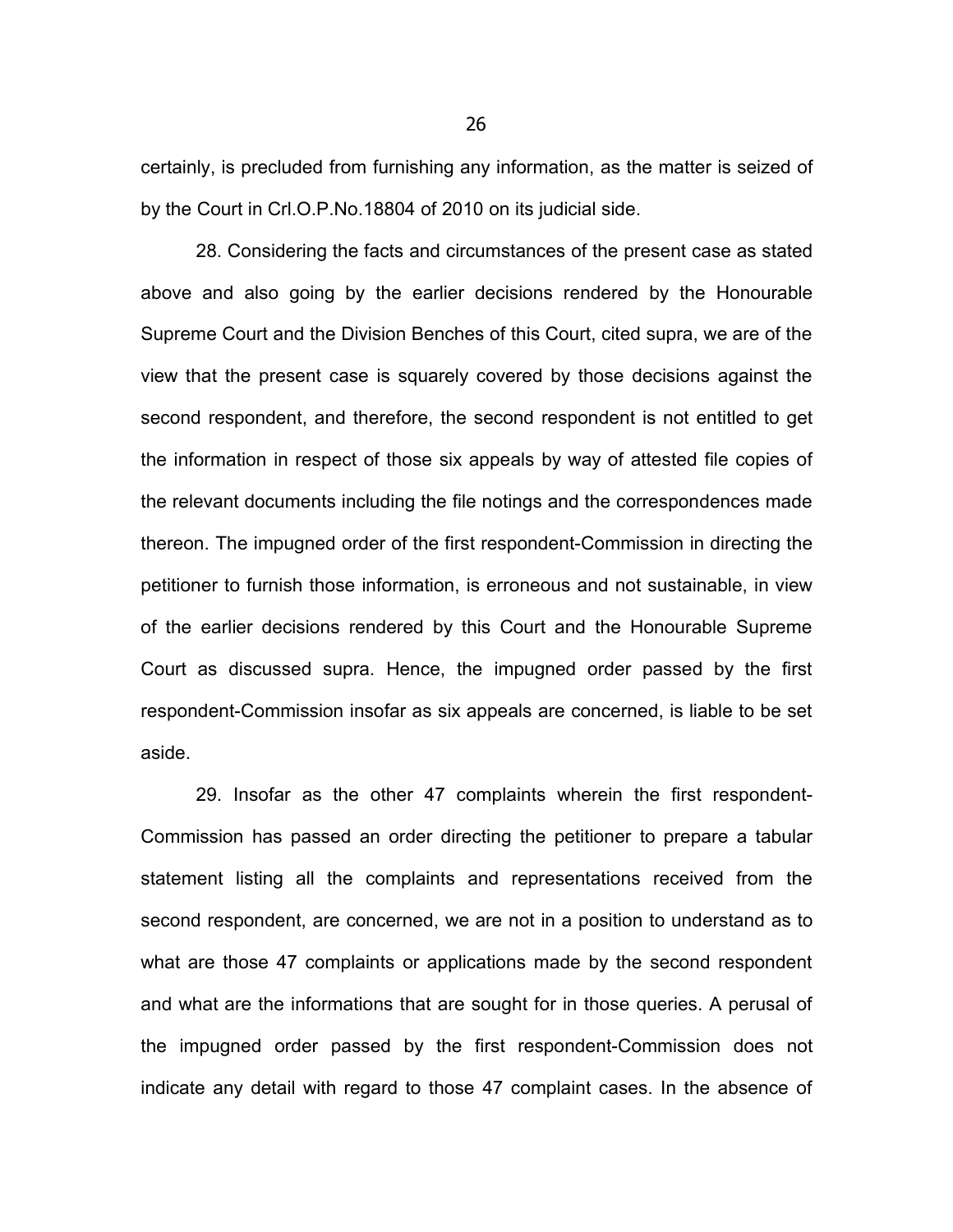those material details, we are not in a position to appreciate the order passed by the first respondent-Commission directing the petitioner to prepare a tabular statement listing all the complaints and the representations received from the second respondent being dealt with on the administrative and judicial sides of this Court and the current status of the action taken thereon. Therefore, we are of the view that the impugned order of the first respondent is bereft of any material particulars insofar as those 47 RTI applications referred to in the impugned order and the direction issued to the petitioner in that regard is also not sustainable.

30. In fact, the first respondent-Commission itself has deprecated the practice of the second respondent herein in overloading the Registry of this Court by making several queries or complaints one after another and following the same under the RTI Act. Having found that the action of the second respondent in sending numerous complaints and representations and then following the same with the RTI applications; that it cannot be the way to redress his grievance; that he cannot overload a public authority and divert its resources disproportionately while seeking information and that the dispensation of information should not occupy the majority of time and resource of any public authority, as it would be against the larger public interest, the first respondent-Commission clearly erred in passing the impugned order in this Writ Petition, directing the petitioner to furnish the details to the second respondent as well as sending a tabular statement listing all the complaints and representations received from the second respondent.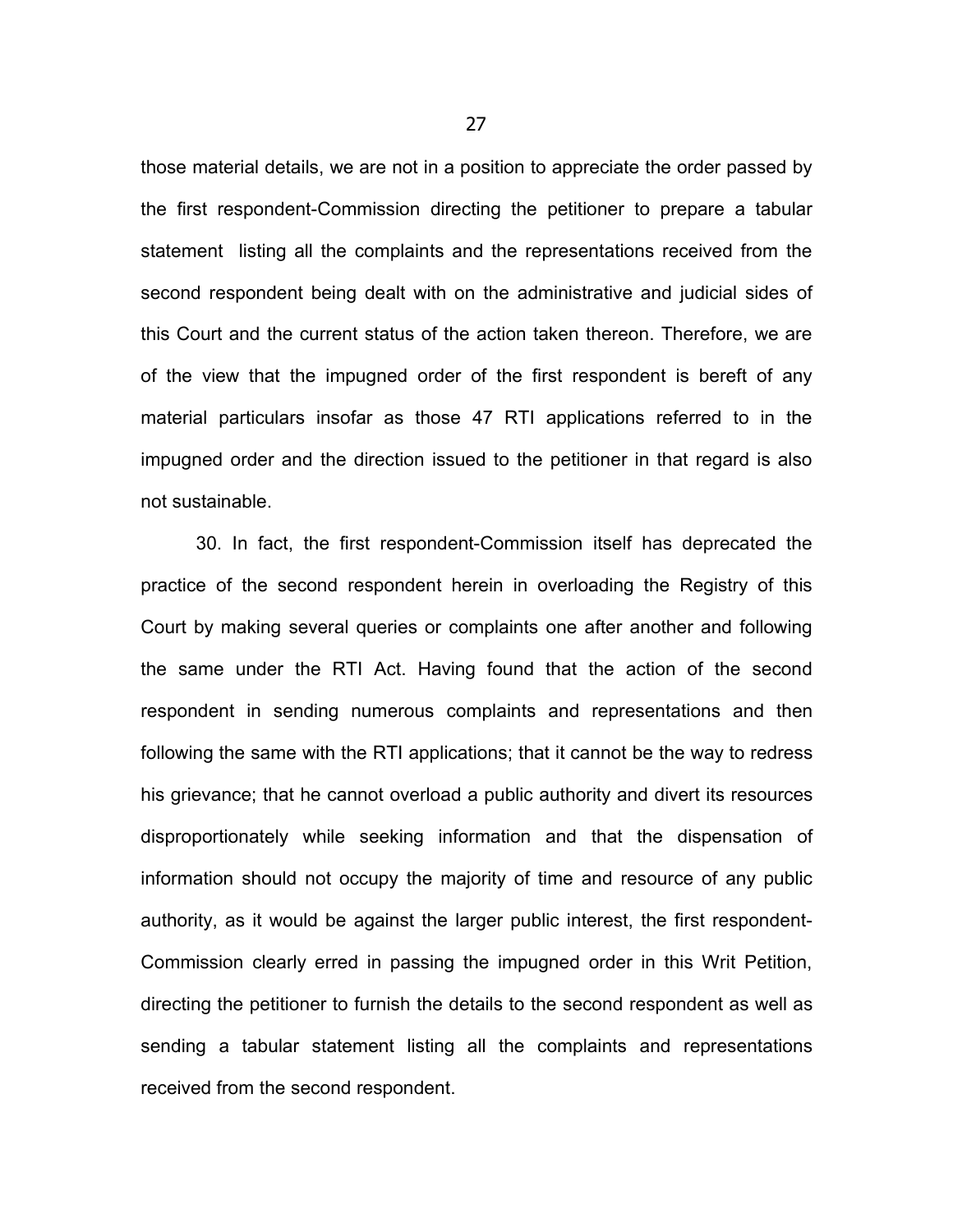31. For the foregoing reasonings, the impugned order of the first respondent-Commission is set aside and the Writ Petition is allowed. No costs. The Miscellaneous Petition is closed.

> (N.P.V.J) (K.R.C.B.J) 17.09.2014

Index: Yes/no Internet: Yes/no cs

To

- 1. The Central Information Commission, Rep. by its Registrar, Room No.306, 2nd Floor, "B" Wing, August Kranti Bhavan, Bhikaji Cama Place, New Delhi-110 066.
- 2. The Public Information Officer, The Registrar (Administration), High Court, Madras.

N.PAUL VASANTHAKUMAR,J

and

K.RAVICHANDRABAABU,J